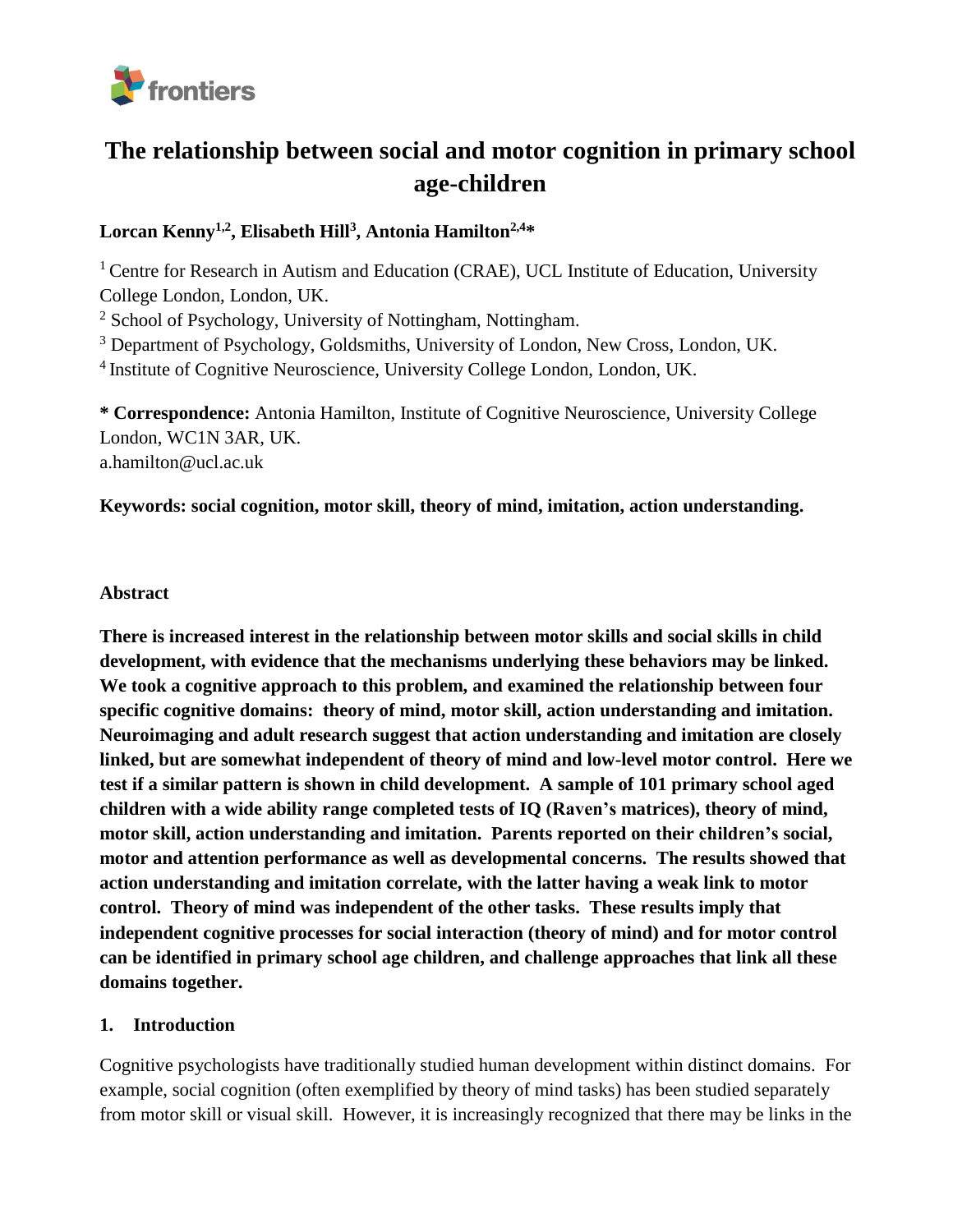brain and cognitive systems underlying these different types of skill. The present paper aimed to examine the claim that motor and social skills develop in concert. To do this, we tested a large sample of primary school age children on a number of cognitive tasks designed to target theory of mind, mirror neuron systems, imitation and motor systems, and examined correlations between performance in these different domains.

## **1.1. Mechanisms underlying motor and social behavior.**

In the present paper, we take a cognitive approach to development, meaning that we are interested primarily in the information processing mechanisms underlying different behaviors. We consider the information processing mechanisms of motor behavior, social behavior and all other behaviors including affect, language and perception, to all fall within the realm of cognitive neuroscience (Gazzaniga, 2004). We distinguish specific domains within this realm, and are guided in this classification by our knowledge of adult neuroscience. The present paper focuses on four distinct domains: social cognition, motor cognition, imitation and mirror neuron systems, which contribute in different ways to both motor behavior and social behavior.

Tasks used to assess social cognition in children include mentalizing (thinking about others' thoughts), emotion and face recognition, and many other aspects of social behavior. The current study focuses on mentalizing in order to examine specific claims about the relationship between mentalizing and mirror neuron systems (Gallese, Rochat, Cossu, & Sinigaglia, 2009; Hamilton, 2009). Tasks commonly used to assess motor cognition include performing hand actions, sequencing actions, whole body movements and balance. The current study focuses on planning and sequencing of hand actions, again because these are most closely linked to mirror neuron systems (Tunik, Rice, Hamilton, & Grafton, 2007). Tasks used to assess mirror neuron systems, which may contribute to both motor and social behavior, include imitation tasks and action understanding tasks. Developmentally, rapid improvements are seen in all of these tasks over infancy with development continuing in the primary school years (Bushnell & Boudreau, 1993; Jones, 2009).

#### **1.3. Hypothesized links between cognitive domains:**

We can distinguish three different hypotheses for the relationship between different cognitive domains: (1) independent domains, (2) a single domain and (3) domains interacting over development, and we describe each hypothesis in turn. Other hypotheses such as dynamical systems are also possible, but we return to these in the discussion (McClelland, 2010).

#### **1.1.1. The independent domains hypothesis**

Traditional neurocognitive approaches tend to view different domains as independent. For example, different systems such as language, mentalizing and motor control were considered largely distinct. In particular, mentalizing is considered as a highly specialized skill drawing on abstract abilities such as meta-representation (Perner, 1991) and quite unlike motor skills. If this were the case, we would expect development of mentalizing to be independent of development in motor control.

This is a provisional file, not the final typeset article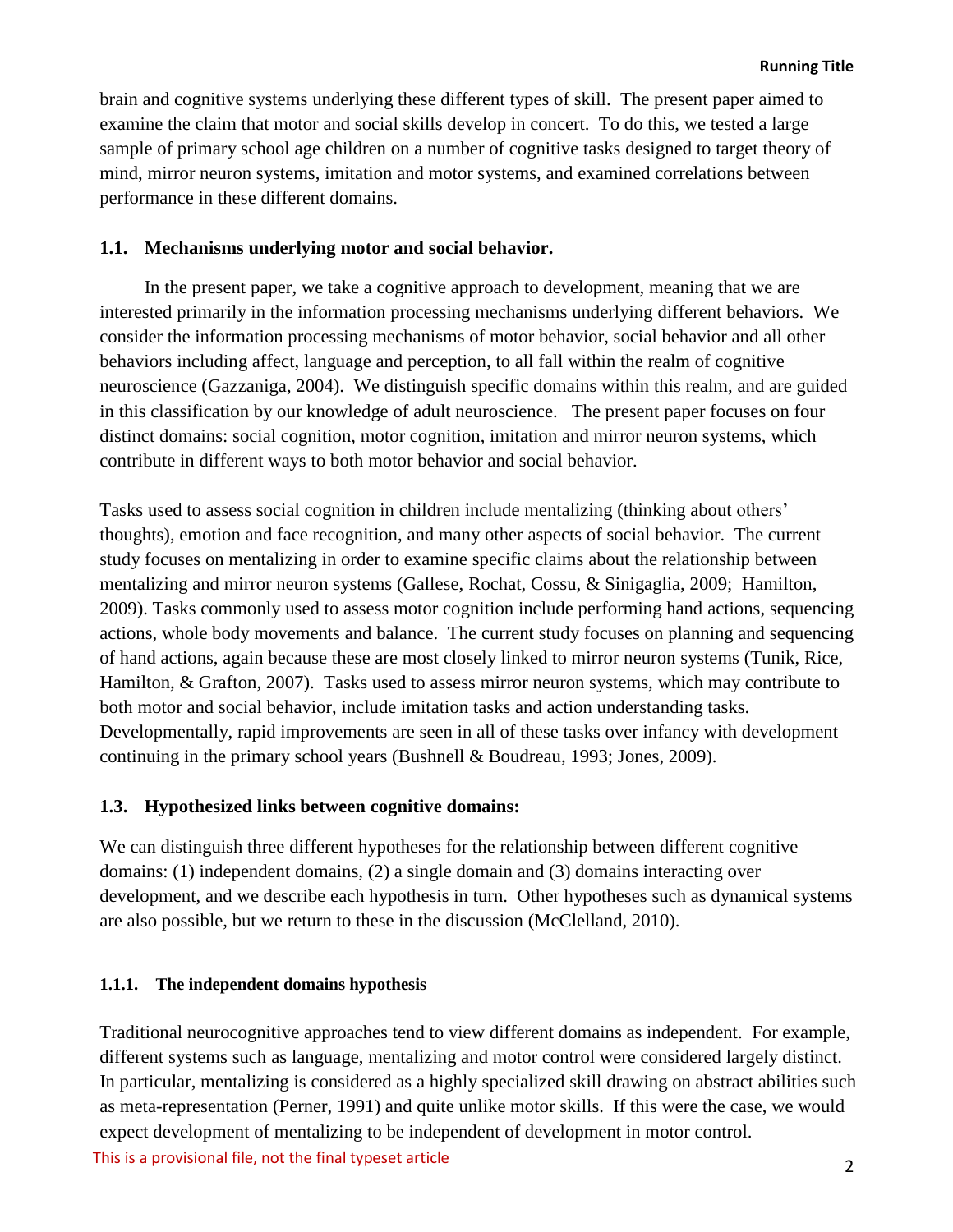Neuroimaging data also suggest that the different social and motor tasks described above draw on distinct brain networks. Mentalizing tasks reliably activate a brain network including medial prefrontal cortex and temporoparietal junction (Frith & Frith, 2003). Tasks involving understanding of actions or imitation typically activate a different brain network in the inferior parietal and inferior frontal lobe (Caspers, Zilles, Laird, & Eickhoff, 2010). These brain regions are commonly referred to as the mirror neuron system (Rizzolatti & Craighero, 2004) and thus we will describe the tasks that activate these areas as mirroring tasks. Finally, motor tasks may engage mirror neuron systems but also draw on cerebellum and basal ganglia (Middleton & Strick, 2000). Thus, the domains of mentalizing, mirroring and motor control are at least partially distinct in terms of brain systems. The present paper aims to test if they are also distinct in terms of development.

#### **1.1.2. The single domain hypothesis**

Even if brain and cognitive systems for mirroring and mentalizing are distinct in adulthood, it is possible that they develop from a single, primary system. For example, it has recently been suggested that 'action cognition' provides a basis for many different social-cognitive skills (Gallese et al., 2009). Building on the discovery of mirror neurons, which respond when a monkey performs an action and also sees another person act, it has been suggested that performing and understanding action is the developmental origin of human social skills. The idea put forth by the action cognition theory is that proficiency in social interactions fundamentally relies on the motor system to decode the movements of others to allow for attributions of intentions and mental states. The logic being employed here is this; when we observe another person's movement our own motor system is activated in a way analogous to if we were performing the same action ourselves. It is this activation that allows us to introspect on what our intentions would be if we were performing that action and this would allow an inference about why the person is performing the action. Some papers have made further claims linking the mirror neuron system to empathy, theory of mind and social skills more broadly (Gallese, Keysers, & Rizzolatti, 2004) including the failure of social skill in autism (Rizzolatti, Fabbri-destro, & Cattaneo, 2009). Under such a framework, adequate development of motor and mirror systems (jointly) is essential for the development of social skill, and there is a direct causal relationship between the development of these cognitive domains.

## **1.1.3. The interactive environment hypothesis**

A third hypothesis concerning the relationship between cognitive domains in development is an environmentally-mediated hypothesis. This model sees the child's development as a result of the interaction between the child and the environment, where changes to the environment can have a substantial effect on development. Achievements in one domain could thus have an impact on another domain via the environment. There is growing evidence for such cross-domain interactions at various developmental stages. For example, when a baby learns to sit up, she can see the world differently and adults may address her differently. This change in the environment may then lead to advances in the infant's social skills, compared to her peers who are not yet able to sit. Evidence for this type of interaction can be seen in the finding that babies who have not yet learned to sit independently and those who have mastered the skill are comparable on measures of face processing,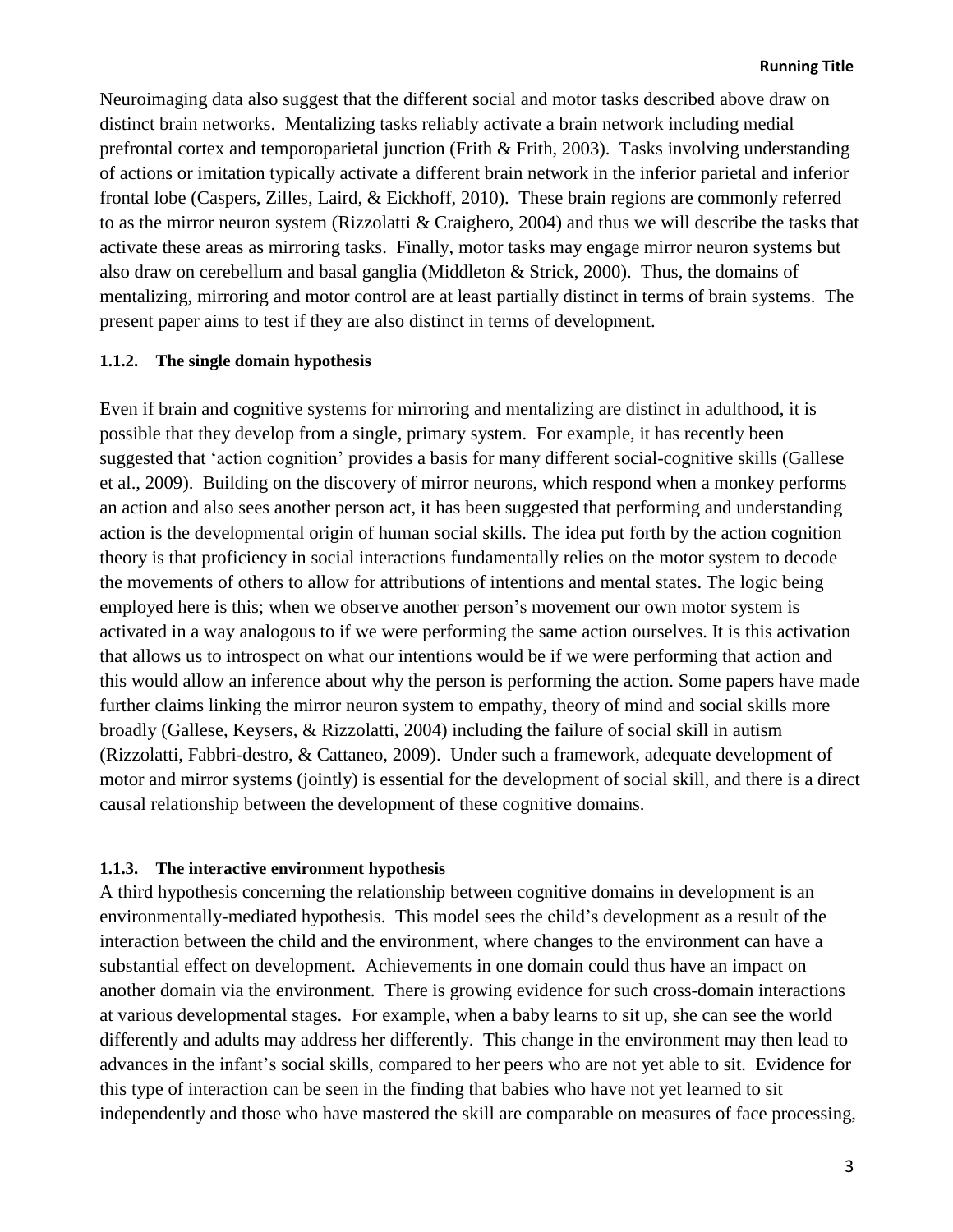while those who are novice sitters perform worse, indicative of a reorganization taking place within the face processing system (Cashon, Ha, Allen, & Barna, 2013). Another study finds that a baby who is given more opportunities to actively engage with objects shows an increase in orienting to faces relative to a baby given only passive experience with non-social objects (Libertus & Needham, 2011). Furthermore, crawling and walking in infants leads to changes in social interaction from parents (Campos et al., 2000; Karasik, Tamis-LeMonda, & Adolph, 2011) and improvements in language skills (Iverson, 2010). Overall, the interactionist viewpoint predicts that different cognitive domains may be linked, but the underlying mechanism is external to the child. Such links may thus be weaker than a directly shared brain mechanism, or might only be measurable in longitudinal studies that track the child and her environment over time.

## **1.4. Previous studies of social and motor development**

As this brief review summarizes, the domains of mentalizing, mirroring, imitation and motor cognition could be unlinked, directly linked or linked via the environment. There are few previous studies of the development of motor and social skills in typical children. One large project tested 390 primary school children on fine and gross motor skills, theory of mind, emotion processing and cognitive control. They found the motor skills correlated highly with IQ, language, social and attentional skills. Parent ratings of social behavior were related to measured social skills but not motor skills (Dyck et al., 2004). Several studies have examined the relationship between motor and intellectual (not social) skills in children. For example, scores from standardized measures of gross cognitive and gross motor abilities are moderately and significantly correlated (Davis, Pitchford, & Limback, 2011). Further, this study found that this relationship is largely accounted for by variances in visual processing and fine manual control, suggesting that these domains may well be linked via the environment. A number of studies have not found any reliable relationship between tasks tapping motor and social development, or links that are mediated by other higher order cognitive abilities such as memory and visual processing (van der Fels et al., 2014; Wassenberg et al., 2005).

Many more studies have examined motor and social skills in children with developmental disorders including autism and developmental coordination disorder (DCD). Children with autism are diagnosed on the basis of poor social skills, but up to 80% of them also have developmental coordination disorder (Green et al., 2009). Infants at risk of autism (due to having an older sibling with a diagnosis) are reported to have poor postural control (Flanagan, Landa, Bhat, & Bauman, 2012) and difficulties with fine motor and grasping skills (Libertus, Sheperd, Ross, & Landa, 2014). Motor difficulties such as these have been found to relate to later social and communicative ability (Bhat, Galloway, & Landa, 2012; Leonard, Elsabbagh, Hill, & The BASIS team, 2014) but although motor impairments are related to social abilities in autistic children, the relationship does not stand in their unaffected siblings (Hilton, Zhang, Whilte, Klohr, & Constantino, 2012). In another study, autism severity as measured by scores on the Autism Diagnostic Observation Scale (ADOS), correlated with a measure of praxis that includes imitation tests, but not with more basic motor skills (Dziuk et al., 2007). Similarly, children with developmental coordination disorder differ from their typical peers in their use of social play (Kennedy-Behr, Rodger, & Mickan, 2011). Additionally, autistic children's scores on motor control assessments such as the Movement Assessment Battery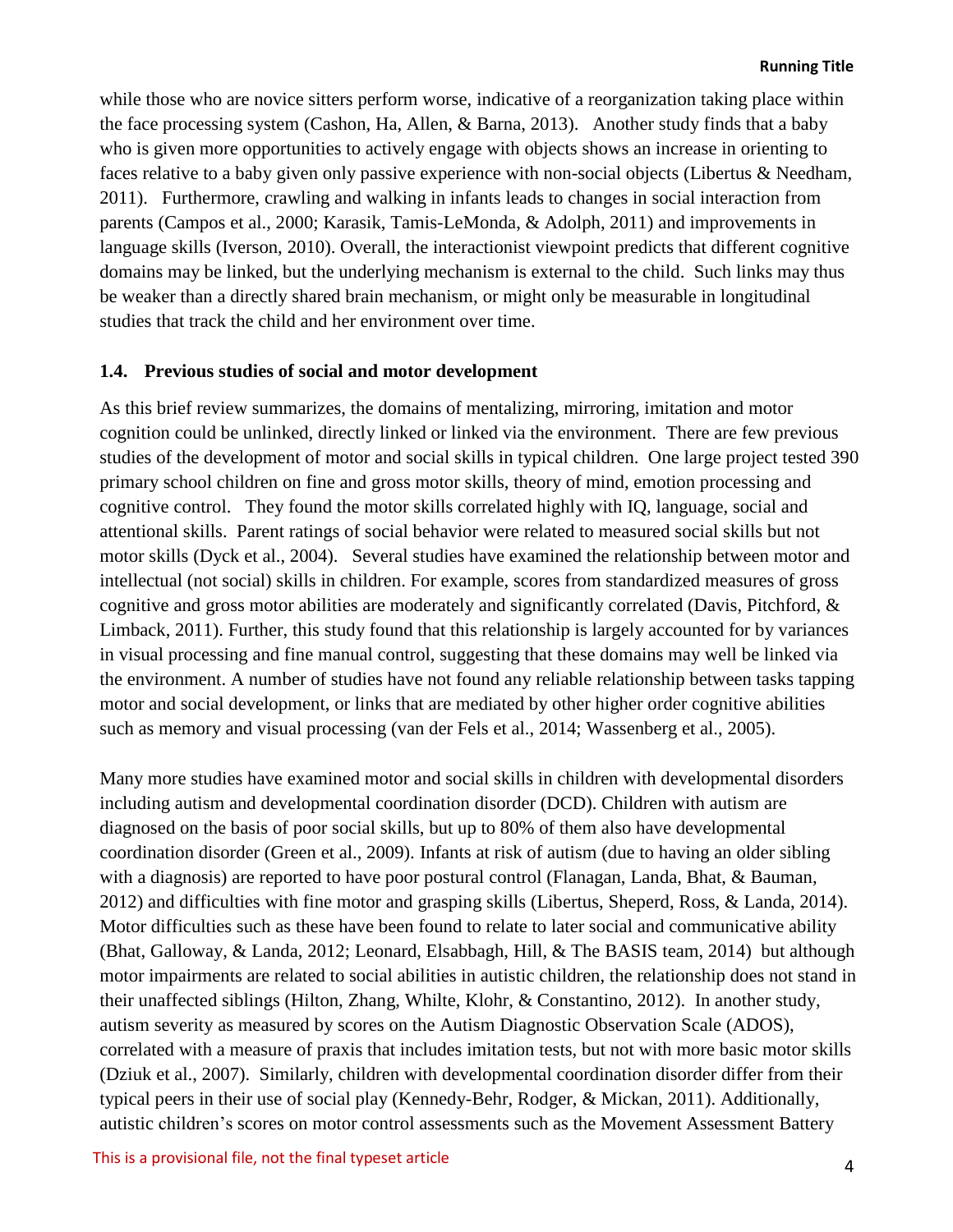for Children (M-ABC) or the Bruininks-Oseretsky Test of Motor Proficiency, Second Edition (BOT-2) predict the social behavior reported by parents (Hilton et al., 2007). A comparison between a group of autistic children and control groups matched for chronological age, motor skill, and developmental age suggests the impairment in motor skill is greater than would be expected based on ability alone (Staples & Reid, 2010). Similarly, a prospective study of children with DCD found that children with higher levels of motor clumsiness at age 5 had fewer social pastimes at age 15 (Cantell, Smyth, & Ahonen, 1994). These studies all suggest links between motor and social abilities in developmental disorders. However, many of these studies did not test specific components of motor and social cognition, relying instead on reports of behavior from parents or observations.

When more detailed cognitive assessments are carried out, results seem more mixed. In one intriguing study, children who were better able to adapt to lifting a heavy object also performed better on theory of mind tasks (Sabbagh, Hopkins, Benson, & Flanagan, 2010), an effect that was not explained by age or executive function. Tests of motor cognition in autism suggest poor motor planning (Hughes, 1996) and posture knowledge (Dowell, Mahone, & Mostofsky, 2009) in some cases but not others (Hamilton, Brindley, & Frith, 2007; van Swieten et al., 2010). Some studies report difficulties in chaining actions together in sequences (Cattaneo et al., 2007) but others do not (Pascolo & Cattarinussi, 2012). Detailed testing of visuomotor adaptation in children with autism did not find group differences (Gidley Larson et al., 2008; Mostofsky, Bunoski, Morton, Goldberg, & Bastian, 2004).

Similar variability is found in studies of how children with autism understand other people's actions – a social component of motor cognition. Some studies report difficulties in answering questions about why a person did an action (Boria et al., 2009) or in predicting what will come next in a movie (Zalla, Labruyère, Clément, & Georgieff, 2010) but other studies find no differences in the ability to make sense of hand gestures (Hamilton et al., 2007). Studies of imitation show intact performance on emulation tasks (copying the goal of an action) but poor performance on mimicry tasks (copying precise kinematic features) (Edwards, 2014; Hamilton, 2008). For example, when participants with autism performed a motor task on a touch-screen computer that allowed careful matching of the motor, attentional and memory demands between the conditions, they still had poorer accuracy in the imitation condition compared to the emulation condition (Stewart, McIntosh, & Williams, 2013). There is also a debate about how much imitation difficulties in autism relate to a motor or a cognitive deficit (Vanvuchelen, Roeyers, & De Weerdt, 2007). Overall, there is no single aspect of motor cognition that can be directly linked to poor social cognition – more research is needed to understand how motor and social developmental processes mesh together.

The present paper aims to measure motor abilities and social abilities in a large sample of children, using well-defined cognitive tasks. We aim to go beyond assessments of a child's everyday behavior as measured in parent report or clinical measures. By tracking specific cognitive processes, we will be able to make much stronger links between the development of motor and social skills, and the neurocognitive theories of their origins. The present study uses a cross-sectional design, and thus cannot provide a causal account of how strengths in one domain might contribute to strengths in a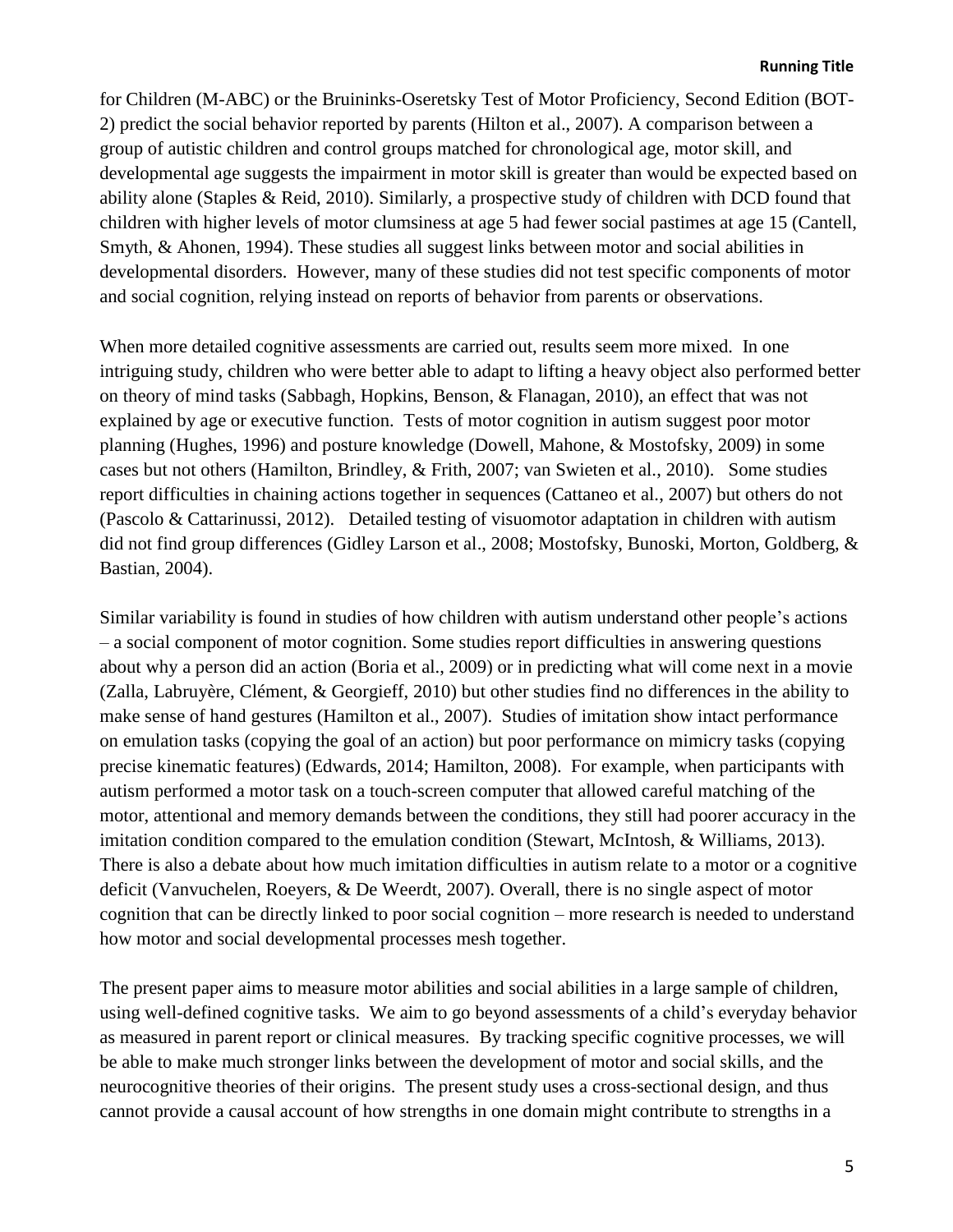different domain. However, it can provide an initial measure of the strength of inter-domain links, with a view to future longitudinal studies. In the following section, we set out and justify the tasks used in the present study.

## **1.5. Testing cognitive development**

To test for links between the motor, mirror and mentalizing domains, we needed a set of cognitive tasks that could measure children's performance in each area. For the mentalizing domain, we used theory of mind tasks, which have been well studied over the last 30 years. Performance on explicit tests of theory of mind becomes reliable from about age 4 (for review see, Wellman, Cross, & Watson, 2001). Using a variety of tests with differing complexity, developmental improvements can be traced from the age of 3 years up to 8 years or even into adolescence (Calero, Salles, Semelman, & Sigman, 2013; Dumontheil, Apperly, & Blakemore, 2010). In the present paper, we used a battery of theory of mind tasks drawn from past work (Wellman & Liu, 2004) as our measure of mentalizing ability.

To measure the intersection of social and motor processes, we used two types of task which, in adults, engage mirror neuron systems in the brain, namely action understanding tasks and imitation tasks (Buccino et al., 2004; Iacoboni et al., 2005). To assess action understanding, we used a gesture recognition task derived from studies of patients with apraxia (Mozaz, Gonzalez Rothi, Anderson, Crucian, & Heilman, 2002) in which a child must choose which photograph of a hand gesture would best fill the gap in a cartoon action. We also used a grasp-intention task in which a child must use a photograph of how an object is grasped to decide 'why' the actor is holding the object –to move it or to use it (Boria et al., 2009). To assess imitation abilities, we instructed children to imitate a series of hand / arm actions and measured accuracy. Instructed imitation is likely to be a better measure of mirror system function than the propensity to spontaneously imitate (Vivanti, 2015).

Cognitive tests of motor systems are also not easy to find. Studies have traditionally focused on the performance of tasks relevant to daily life, such as walking or writing (Sugden, 2007). Here we aimed to retain a cognitive focus and use tasks that can be linked to specific motor processes, including motor planning, sequencing and prediction. Thus, we used a bar task which requires the child to consider the end posture in an action sequence before beginning to move – a measure of motor planning (Cohen & Rosenbaum, 2004; D. Rosenbaum, Cohen, Meulenbroek, & Vaughan, 2006). Motor planning skills improve over 3-10 year old age range (Stöckel, Hughes, & Schack, 2012; Weigelt & Schack, 2015). We also used a sequencing task (Harrington & Haaland, 1992) which assessed how long it took to switch between different actions rather than performing the same action repeatedly.

# **1.6. The present study**

The present study aimed to measure specific cognitive processes underlying motor and social skill in primary school age children, and to determine how they develop together. We used several tasks to measures performance in four different cognitive domains – of theory of mind, action understanding,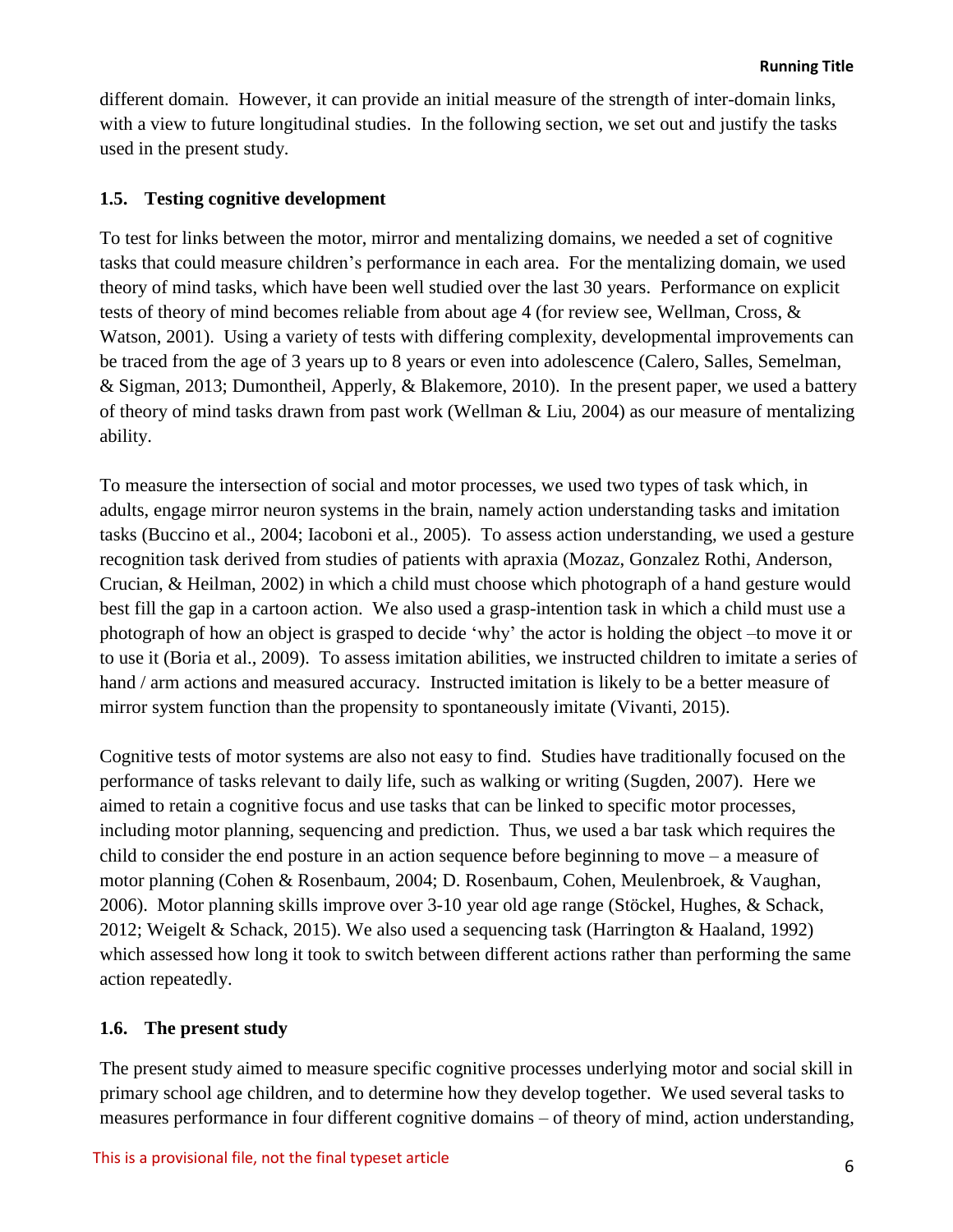imitation and motor control, as detailed above. The present paper focuses only on the domain-level of analysis because the theories that motivated this study are specified at that level. Analysis of performance on individual tasks within each domain will be presented in a different paper. We tested a large sample of children  $(n = 101)$  to obtain good statistical power. A power analysis shows that obtaining a medium effect size with 95% power in a multiple regression with seven predictors requires a sample size of 89 participants. If motor and cognitive skills develop from distinct cognitive systems, then performance on the theory of mind tasks will not be related to performance on the mirroring or motor tasks. In contrast, if the engagement of a single cognitive system (such as the mirror neuron system) drives both motor and social development, then the different cognitive domains will correlate tightly across participants. If motor and social skills are linked only via environmental effects, then weak correlations between domains may be observed as well as with IQ.

# **2. Methods**

# **2.1. Participants**

We invited children aged between 4 and 12 years old to participate in the project. Families were contacted through local primary schools and a database of people interested in research. All parents completed an informed consent form before their children took part, and the study was approved by the University of Nottingham School of Psychology ethics board.

For the first phase of the project, parents of 188 children completed four questionnaires – the Developmental Coordination Disorder Questionnaire (DCDQ; Wilson et al., 2009), The Social Responsiveness Scale (SRS; Constantino & Gruber, 2005) and the Conners 3 ADHD index (Conners 3AI; Conners 2008), as well as a family background questionnaire collecting data on child's age, languages spoken, socioeconomic status (based on parents' jobs) and any developmental concerns about their child. A more detailed analysis of this phase of the project will be reported elsewhere.

Of the 188 children, 101 participated in the second phase of this project which involved detailed cognitive testing. Data from all 101 is reported here. This sample was not selected entirely at random. First, the availability of children and schools for testing constrained the choice of participants. Second, children whose scores on either the SRS or the DCDQ were towards either end of the distribution of scores obtained from the phase one sample were deliberately oversampled. This is because a fully random sample would include many children with mid-range scores. By oversampling children with extreme scores, we maximized the variance in abilities among the children tested and increased our power to detect associations between the different measures in our study. None of the children tested had a formal diagnosis of developmental delay, but some were receiving additional support from their school or undergoing assessments for difficulties.

# **2.2. Cognitive testing**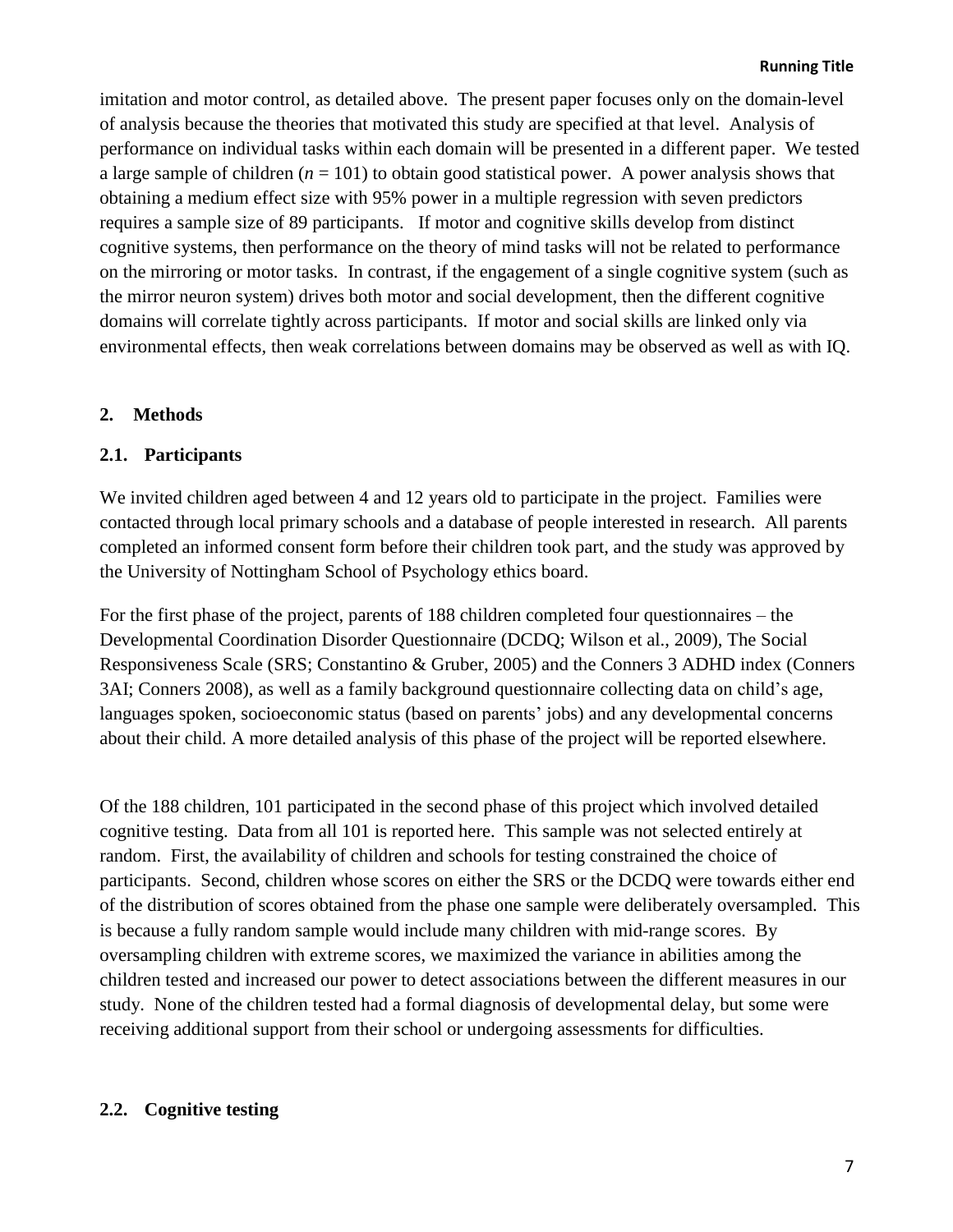The 101 children who completed cognitive testing were assessed by a trained researcher in a quiet room at their school or at the University of Nottingham. They completed the following tasks spread over two – four sessions.

## **2.3. Mentalizing assessment**

This included widely used theory of mind tasks - the diverse desires task, diverse beliefs task, knowledge access task, explicit false-belief task, implicit false-belief task and contents false-belief task were used as in Hamilton, Brindley and Frith (2007). A child was given 1 point for each task where they passed control questions and demonstrated theory of mind. Children completed 6 sequences of a picture-sequencing task (Baron-Cohen, Leslie, & Frith, 1986) and were given 1 point for each fully correct answer and a score of .5 was given if the final picture of a sequence was correct but the second and third were in the wrong order. Children completed 6 trials of a penny-hiding task (Gratch, 1964) which is an interactive measure of strategic mentalizing. The child was given one point for each appropriate attempt to hide a coin from the experimenter. Scores for all the theory of mind tasks (6 classic tasks, 6 picture sequencing trials and 6 penny hiding trials) were totaled for each child. The data were then linearly scaled so that the sample mean was zero and standard deviation was 1. Inspection of the quantile plots in R showed no substantial deviation from normality so no further data transformations were applied.

## **2.4. Mirror system assessment**

This included tests of imitation, intention understanding and posture knowledge. In the imitation task, the experimenter sat opposite the child and asked the child to watch the action and then to copy as closely as possible as if looking in a mirror. The experimenter demonstrated with the hand mirroring the child's dominant hand, and the child used his/her dominant hand to respond. One practice trial was given to ensure the instructions were understood. Children performed 6 trials with meaningful actions and 6 with meaningless actions (blocked, with block order counterbalanced) and performance was scored from video. Two trained raters coded all videos for overall imitation quality (0, 1 or 2) and specific error types, but only the former are reported here. Reasonable inter-rater reliability was achieved (Cohen's weighted kappa was .75). Quality scores were summed for each child and averaged across raters, giving a score out of 24. As before, data were linearly scaled to have a mean of zero and standard deviation of 1. Inspection of the quantile plots in R showed deviation from normality that was best corrected with by squaring the values, so this transformation was applied.

The intention understanding task was based on Boria et al. (2009). New picture stimuli were generated showing a hand touching, lifting or using a variety of everyday objects. Stimuli were piloted with typical adults to ensure that the objects and actions could be clearly identified. On each trial, the child first saw a card with a picture of an everyday object and was asked – what is it? Responses were 99.7% correct. Then the child was asked if the hand was holding or touching the object. For the holding images, the child was asked – why is he holding it? To use it or to move it? 10 different objects were photographed, resulting in 10 hold-to-use photos and 10 hold-to-move photos. Responses to the 'why' question for each of these 20 photos were scored with 1 point for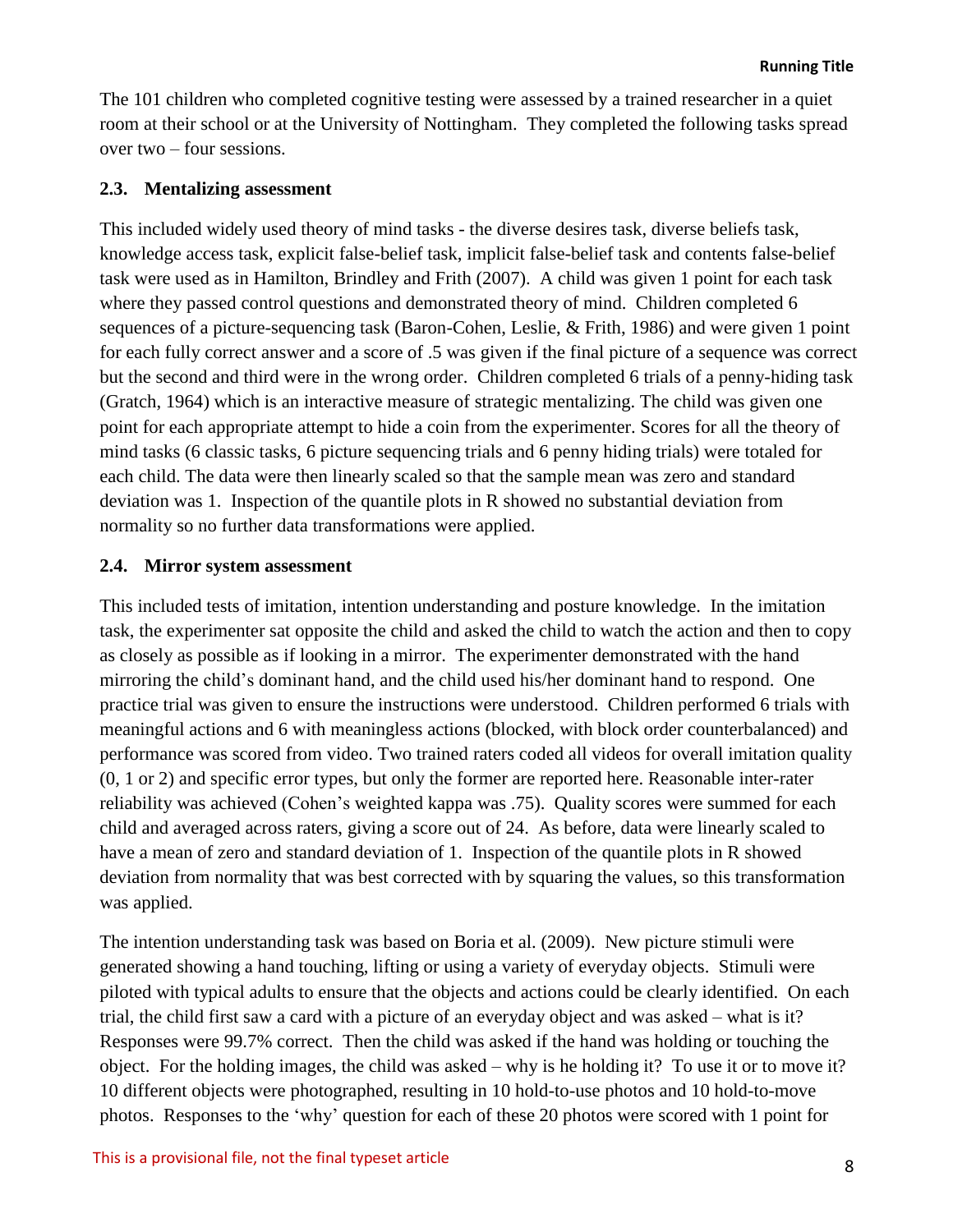each correct answer, giving a score out of 20. The posture knowledge task was identical to that used by Hamilton, Brindley and Frith (2007). On each trial, the children saw a cartoon of a person performing an action with the hands missing, together with three photos of hands in different postures and were asked 'which hands fill the gap?' Correct responses were given 1 point with a total score out of 16. Scores on the intention understanding task and the posture knowledge task were summed for each child. As before, data were linearly scaled to have a mean of zero and standard deviation of 1. Inspection of the quantile plots in R showed no substantial deviation from normality so no further data transformation was applied.

## **2.5. Motor assessment**

This included two tasks – a test of motor planning and a test of motor sequencing. The motor planning task was based on Rosenbaum et al (1990), and previously used in autism research (Hamilton et al., 2007; Hughes, 1996). On each trial, the child saw a bar with two ends of different colors resting horizontally on a rest 10cm above the table, and two targets (paper disks on the table) of different colors. They were asked to place one end of the bar on one of the targets (e.g. place the red end on the black target). On four trials, this could be comfortably achieved by grasping the bar at the start of the trial with an overhand grip, while on four trials the less-common underhand grip was more appropriate. Typical adults are able to plan their movements to end in a comfortable posture by adopting a less-common posture at the start of the action (Rosenbaum, Cohen, Meulenbroek, & Vaughan, 2006) and this ability develops over childhood (Adalbjornsson, Fischman, & Rudisill, 2008). Thus, this task assesses motor planning. Children received a score out of 8 with one point for each trial where the appropriate grip was used. Motor planning scores were linearly scaled to have a mean of zero and standard deviation of 1.

The motor sequencing task was based on Harrington and Haaland (1992), and aimed to assess motor speed and the ability to switch between actions. The apparatus was a set of black boxes each with one movable part – a switch to flick, a button to push or a dial to twist. On each trial, the experimenter prepared an array of five of these boxes in a specific order (e.g. flick, twist, twist, flick, flick). When the child was ready with his/her hand on the start location on the left of the desk, the experimenter revealed the array of boxes and the child moved his/her hand along the array performing each action in turn. Trials were videoed and the time from moving away from the startlocation to moving away from the last action was coded. 40% of videos were second scored and the correlation between the two scorers was  $r = .93$ . Some box sequences contained no transitions (e.g. push-push-push-push) while others contained one, two, three or four transitions (e.g. push-twistpush-twist-push). Data were analyzed by fitting each child's movement time on each trial to a linear model with five predictors: one for each action (flick/push/twist), one for transition time (coded 1 for switch and 0 for a stay) and one for learning (a linear decrease over the 15 trials). Outliers in these parameter estimates were identified as values 3 standard deviations above/below the mean (*n* = 8 out of 404 data points) and replaced with the group mean.

To combine the motor task scores into a single score for each child, the following transformations were applied. First, values for each score (motor planning; flick-time; push-time; twist-time;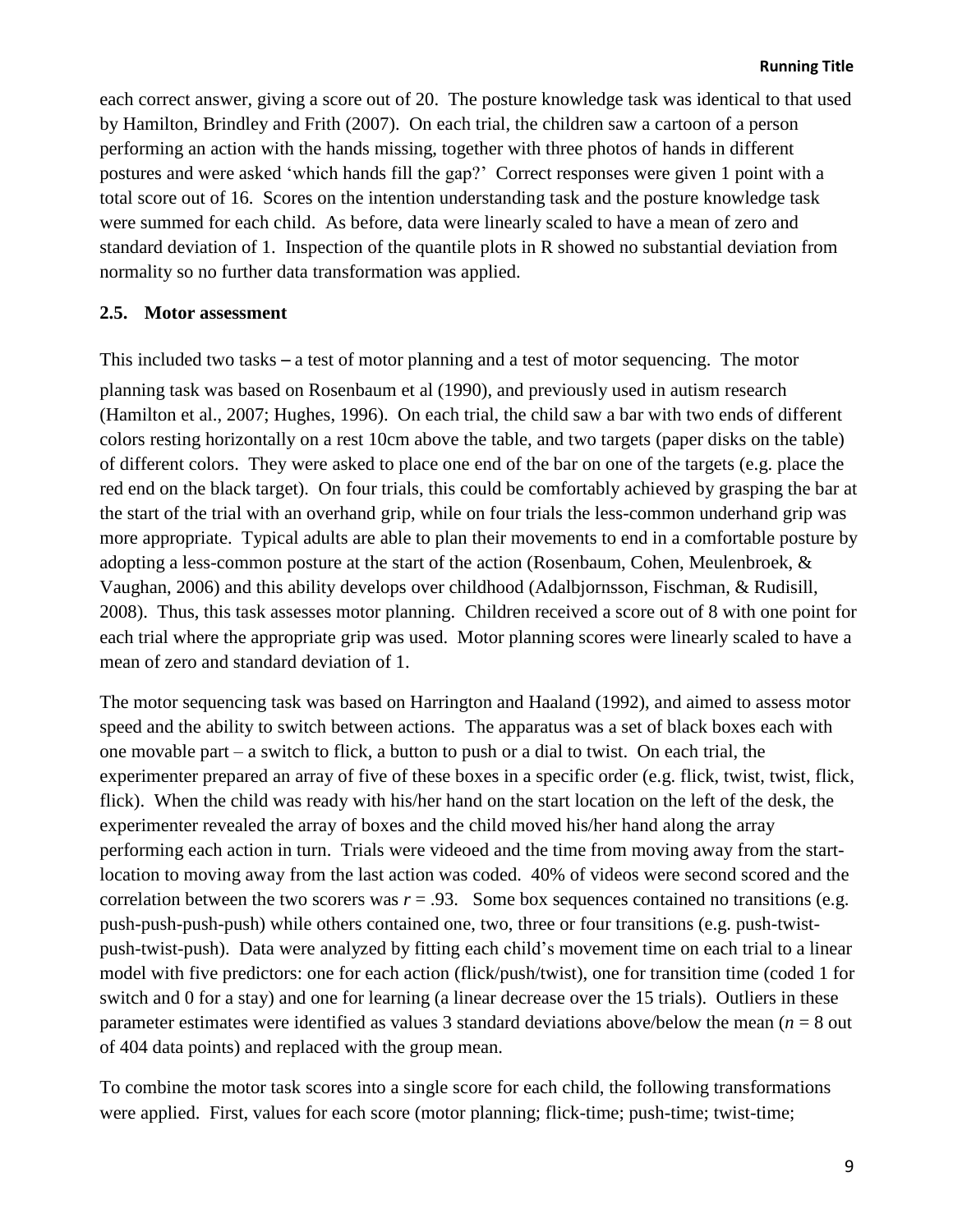transition time; learning) were linearly scaled so that each full set of scores had a mean of zero and standard deviation of 1. The combined motor score was then defined as: - (*flick-time + push-time + twist-time) / 3 + motor planning* – *transition time* using the linearly scaled scores for each. Timing values were negative to ensure that larger values reflect better performance, consistent with other data in this analysis. Inspection of quantile plots showed no substantial deviation from normality so no further data transformation was applied.

## 2.6. **IQ assessment**

Raven's colored progressive matrices (Raven, Raven, & Court, 1998) were used to measure each

child's nonverbal IQ (nvIQ). Raw scores (not normed scored) were then linearly scaled to have a mean of zero and standard deviation of one, in line with other data in this analysis. Inspection of the quantile plots in R showed no substantial deviation from normality so no further data transformation was applied.

## **2.7. Parent report scores**

Parents completed the SRS, the DCDQ and Conners 3 AI scale. Scores on these scales correlated highly, and a detailed analysis of these data will be reported elsewhere. Descriptive statistics on the raw scores are presented in Table 1 to illustrate the sample of children tested here. The present study focused on cognitive performance, so we combined the parent report scores into a single factor reflecting parent concerns. To create the factor, we first inspected the raw scores on each of the three parent-report instruments (SRS, DCDQ and Conners) using quantile plots in R. DCD-Q scores were then squared to reduce the deviation from normality. SRS scores and Conners scores were inverted so that a larger value indicates better performance (to be consistent with all other measures). Each transformed score was then linearly scaled to have a mean of zero and standard deviation of one, and the scores were summed for each child. This gives a combined parent-report measure that weights social, motor and attentional concerns equally, and which gives higher values to children showing

better performance across these domains. Each child's primary caregiver was asked for their current occupation and responses were coded using the International Standard Classification of Occupations (ILO, 2012) where higher values indicate lower socioeconomic status.

| Table 1. Characteristics of 101 participants |      |           |          |       |  |  |
|----------------------------------------------|------|-----------|----------|-------|--|--|
|                                              | mean | <b>SD</b> | min      | max   |  |  |
| Age (years)                                  | 7.88 | 1.69      | 4.88     | 11.55 |  |  |
| <b>SES</b>                                   | 3.13 | 1.5       |          | 9     |  |  |
| <b>Attention</b> (Conners)                   | 5.4  | 6.0       | $\theta$ | 20    |  |  |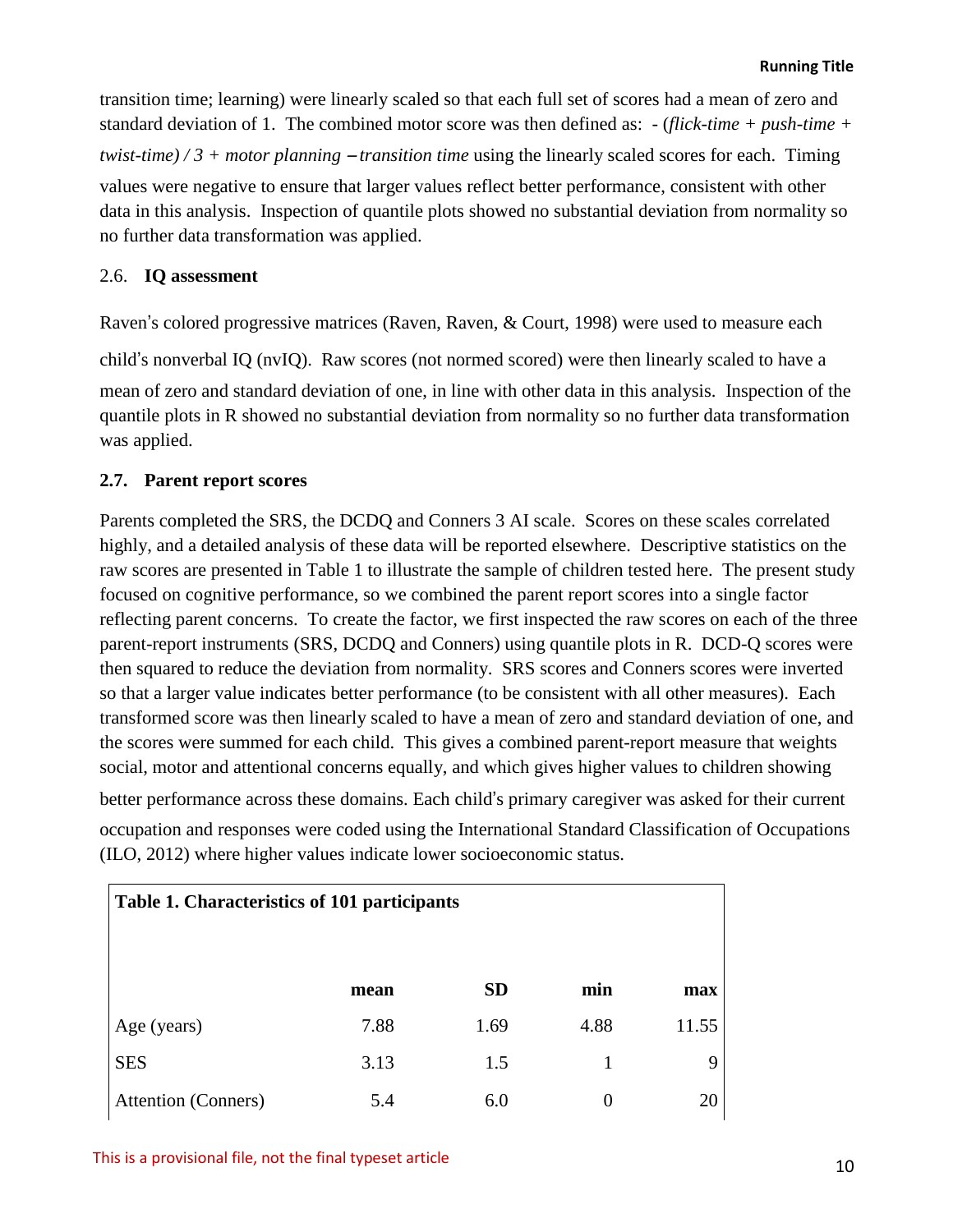#### **Running Title**

| Motor skill (DCDQ)         | 56.6      | 14.2           | 16       | 75  |  |  |
|----------------------------|-----------|----------------|----------|-----|--|--|
| Social development (SRS)   | 40.9      | 31.8           | $\theta$ | 145 |  |  |
| nvIQ (Raven's raw score)   | 25.4      | 6.6            | 11       | 36  |  |  |
|                            |           |                |          |     |  |  |
| Handedness                 | $10$ left | 3 ambidextrous | 88 right |     |  |  |
|                            |           |                |          |     |  |  |
| Gender                     | 60 male   | 41 female      |          |     |  |  |
| Any parental concern about |           |                |          |     |  |  |
| possible developmental     |           |                |          |     |  |  |
| issues                     | $76$ no   | 35 yes         |          |     |  |  |

#### 2.8. **Statistical analysis**

Data for 101 children were available. As described above, scores on each individual task were transformed to ensure that the data were normally distributed and linearly scaled to ensure that higher values reflect better performance. This gave summary scores for each of the following domains: Theory of Mind; imitation; mirroring; motor skill; non-verbal IQ; parent report; together with age and gender data for each child. The correlations between each of these sets of summary scores were calculated. Then four general linear models (GLM) were set up to test which factors predicted each of the four cognitive domains of interest. For example, the Theory of Mind model tested how their imitation score, mirroring score, motor score, nvIQ, parent score, age and gender, predicted a child's Theory of Mind score. The imitation model tested how their ToM score, mirroring score, motor score, nvIQ, parent score, age and gender, predicted a child's imitation score. Effectively, these models tested whether performance in each cognitive domain was accounted for by general effects (e.g. nvIQ) or if performance was closely linked to another cognitive domain.

To further probe the data, we conducted a number of exploratory analyses. First, we excluded all children for whom parents had indicated a developmental concern, that is, all children who are receiving additional help at school or undergoing assessments for a developmental disorder. Then we re-ran the GLM models on the remaining sample of typical children. This checks if our results are driven only by the atypical children in the sample. Second, we split the sample into 3 age bands with equal numbers of children in each band. We then re-ran the GLM models on these three samples. This checks if links between different domains might be apparent in only some age ranges. However, both these analyses are conducted on smaller samples and have reduced statistical power.

To explore cross-domain links in the full sample without confounds of age, we examined correlations between the residuals of each domain after removing effects of age, nonverbal IQ and gender. Specifically, we set up a GLM predicting theory of mind performance as a function of age,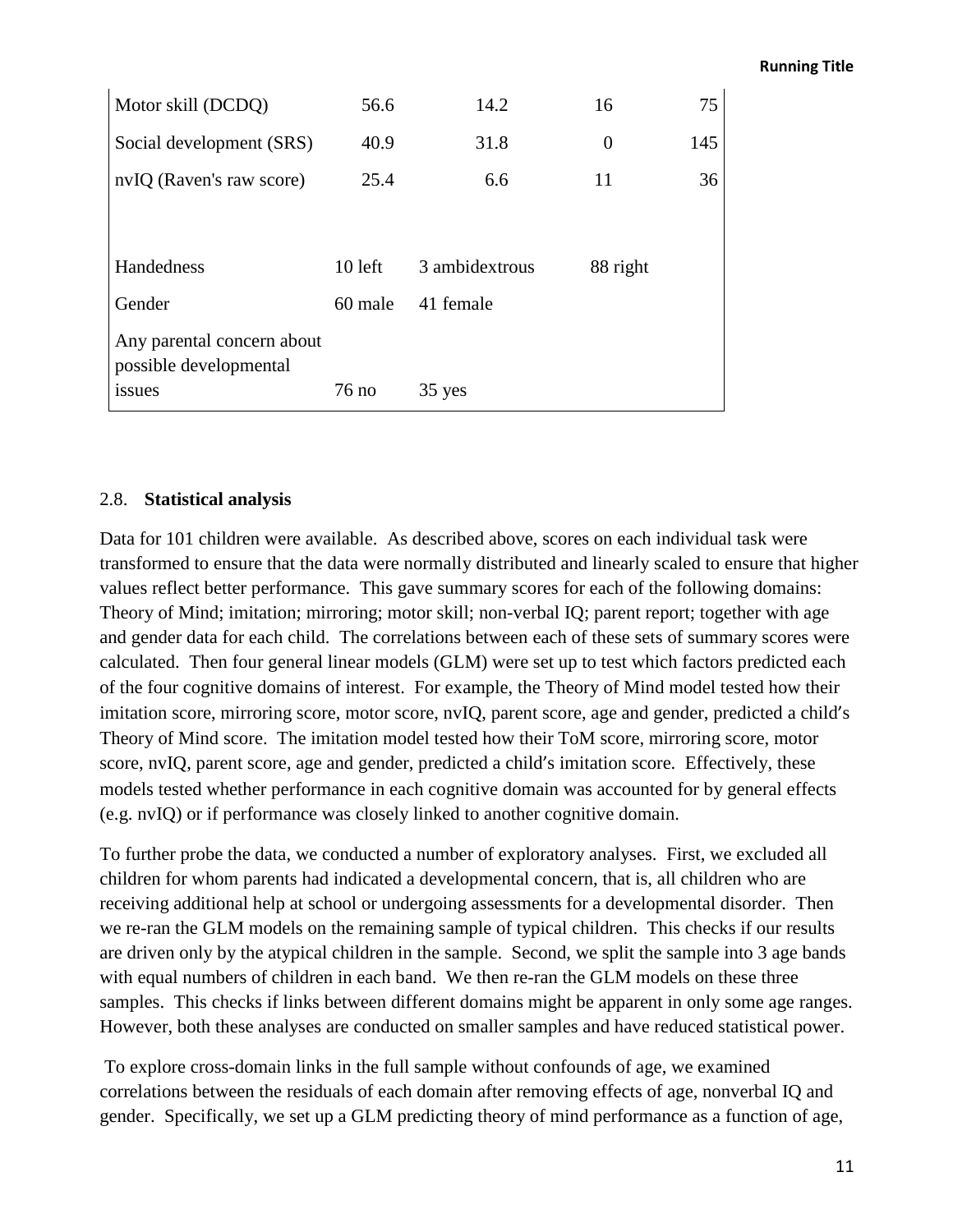nonverbal IQ and gender. We took the residuals from this model as a measure of each child's theory of mind performance after age, gender and IQ effects are removed. In the same way, we set up three separate GLMs of mirroring performance; motor performance and imitation each as functions of age, nonverbal IQ and gender. We took the residuals of all four models and examine the pattern of correlations between them. This gives insight into the relationship between different cognitive domains across the full sample of 101 children but without any confounding effects of age or IQ.

#### **3. Results**

## **3.1. Correlations**

The correlations between all the scores in the complete dataset are illustrated in Figure 1. Note that correction for multiple comparisons has not been applied, but an appropriate Bonferroni threshold for 21 comparisons would be  $p < .002$ . Correlations between almost all measures were high; with the exception that parent questionnaire scores did not correlate with motor scores, theory of mind scores or age, using the corrected significance threshold.

| ToM            |              |                |                |                |      |          |
|----------------|--------------|----------------|----------------|----------------|------|----------|
| 0.42<br>$**$   | Motor        |                |                |                |      |          |
| 0.51<br>***    | 0.4<br>***   | Imitation      |                |                |      |          |
| 0.55<br>$***$  | 0.34<br>$**$ | 0.59<br>***    | <b>MNS</b>     |                |      |          |
| 0.58<br>$***$  | 0.43         | 0.41<br>$**$   | 0.56<br>***    | nvlQ           |      |          |
| 0.56<br>***    | 0.45<br>***  | 0.59<br>$***$  | 0.55<br>***    | 0.51<br>$***$  | Age  |          |
| 0.31<br>$\ast$ | 0.12         | 0.32<br>$\ast$ | 0.32<br>$\ast$ | 0.33<br>$\ast$ | 0.15 | Parent Q |

Figure 1. Correlations between all variables. In the upper triangle, each dot represents one participant and the line-of-best-fit is shown in red. In the lower triangle, values in large font are Pearson's r, values in small font are the associated probability. \* indicates correlations meeting the p<0.002 Bonferroni corrected threshold. \*\* indicates correlations at p<0.00001. \*\*\* indicates correlations at p<0.0000001.

#### **3.2. General linear models**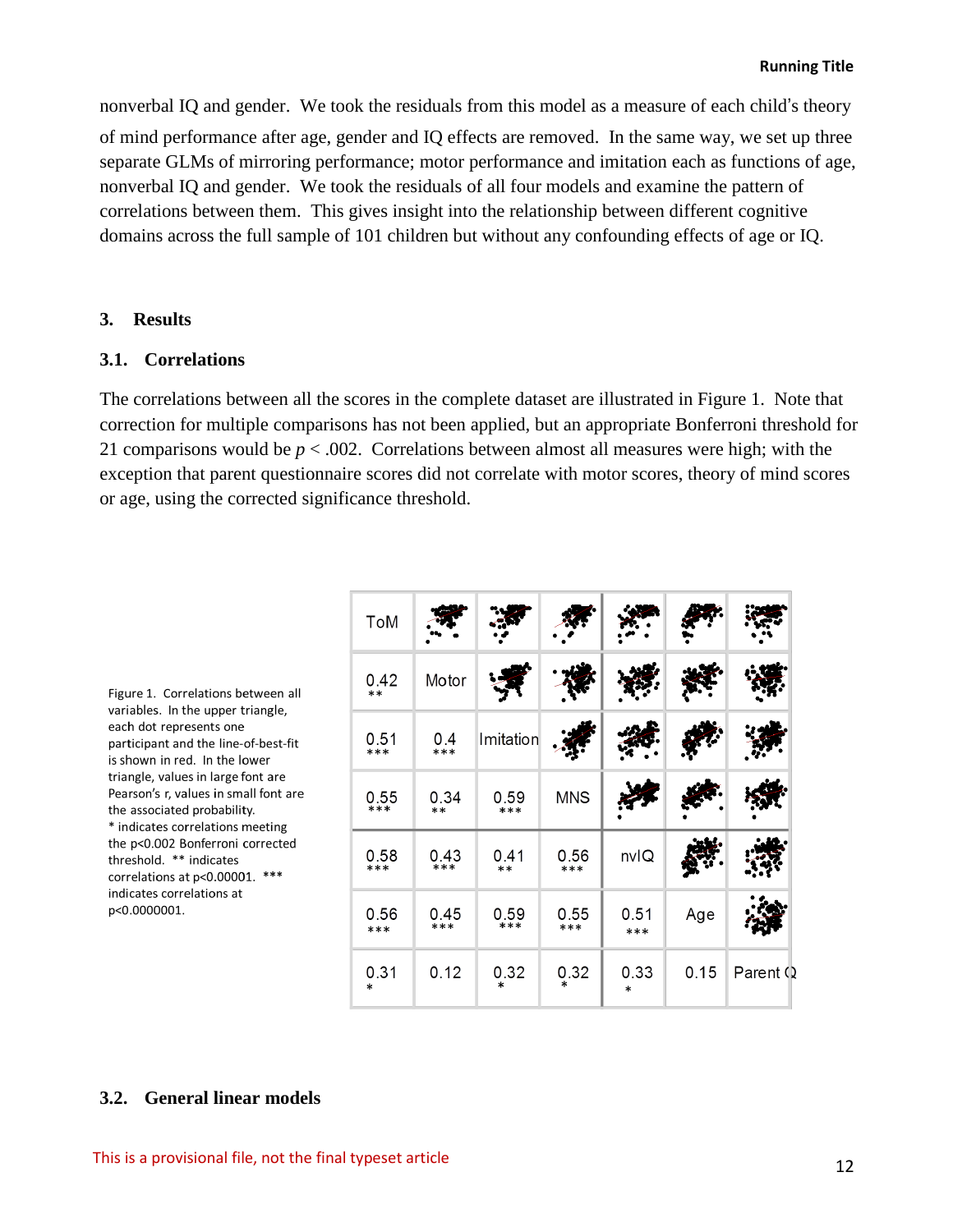Four GLM analyses were performed, to test the relationship between performance on the cognitive tasks and parent report in different domains. Results of these analyses are presented in Table 2. Model 1 found that theory of mind scores could be predicted based on age and non-verbal IQ but were not related to motor, imitation or mirror system performance. Model 2 found that motor scores could be predicted from gender and non-verbal IQ, with imitation skill as a marginal predictor. Note that this model had a weaker overall fit (adjusted  $R^2 = .28$ ) than any of the other models. Model 3 found that mirror system scores could be predicted from imitation scores and non-verbal IQ, but motor and theory of mind scores did not contribute. Model 4 showed that imitation scores could be predicted from age, parent questionnaires and mirror system scores, with motor scores as a marginal predictor.

# **Table 2. Results of the GLM analyses performed to test the relationship between performance on the cognitive tasks and parent report measures**

| Model 1: Theory of Mind      | $\boldsymbol{b}$                                 | $\cal SE$ | $\boldsymbol{t}$ | $\mathcal{G}% _{M_{1},M_{2}}^{\alpha,\beta}(\mathcal{M}_{M_{1},M_{2}}^{\alpha,\beta}(\mathcal{M}_{M_{1},M_{2}}^{\alpha,\beta}))$ | $\boldsymbol{p}$ |  |  |
|------------------------------|--------------------------------------------------|-----------|------------------|----------------------------------------------------------------------------------------------------------------------------------|------------------|--|--|
| Overall model                | $F = 12.69$ , df = 7,93, p < 0001, adj r2 = 0.45 |           |                  |                                                                                                                                  |                  |  |  |
| Intercept                    | $-.96$                                           | .50       | $-1.92$          | $-.96$                                                                                                                           | .058             |  |  |
| Gender                       | $-.09$                                           | .16       | $-.54$           | $-.09$                                                                                                                           | .592             |  |  |
| Age                          | .13                                              | .06       | 2.09             | .13                                                                                                                              | $.039*$          |  |  |
| <b>Parent Questionnaires</b> | .03                                              | .03       | .99              | .03                                                                                                                              | .325             |  |  |
| Motor                        | .05                                              | .05       | .94              | .05                                                                                                                              | .350             |  |  |
| Imitation                    | .12                                              | .11       | 1.19             | .13                                                                                                                              | .237             |  |  |
| <b>MNS</b>                   | .10                                              | .07       | 1.50             | .10                                                                                                                              | .137             |  |  |
| non-verbal IQ                | .26                                              | .10       | 2.63             | .26                                                                                                                              | $.010*$          |  |  |
|                              |                                                  |           |                  |                                                                                                                                  |                  |  |  |
| Model 2: Motor               | $\boldsymbol{b}$                                 | $\cal SE$ | $\boldsymbol{t}$ | $\mathcal{G}% _{M_{1},M_{2}}^{\alpha,\beta}(\mathcal{M}_{M_{1},M_{2}}^{\alpha,\beta}(\mathcal{M}_{M_{1},M_{2}}^{\alpha,\beta}))$ | $\boldsymbol{p}$ |  |  |
| Overall model                | $F = 6.53$ , df = 7,93, p < 0001, adj r2 = .28   |           |                  |                                                                                                                                  |                  |  |  |
| Intercept                    | $-1.01$                                          | 1.06      | $-0.95$          | $-1.01$                                                                                                                          | .343             |  |  |
| Gender                       | $-0.79$                                          | .32       | $-2.48$          | $-0.79$                                                                                                                          | $.015*$          |  |  |
| Age                          | .19                                              | .13       | 1.45             | .19                                                                                                                              | .150             |  |  |
| <b>Parent Questionnaires</b> | $-.07$                                           | .07       | $-1.01$          | $-.07$                                                                                                                           | .313             |  |  |
| ToM                          | .20                                              | .22       | .94              | .20                                                                                                                              | .350             |  |  |
| Imitation                    | .37                                              | .22       | 1.72             | .37                                                                                                                              | .089             |  |  |
| <b>MNS</b>                   | $-.06$                                           | .14       | $-.41$           | $-.06$                                                                                                                           | .682             |  |  |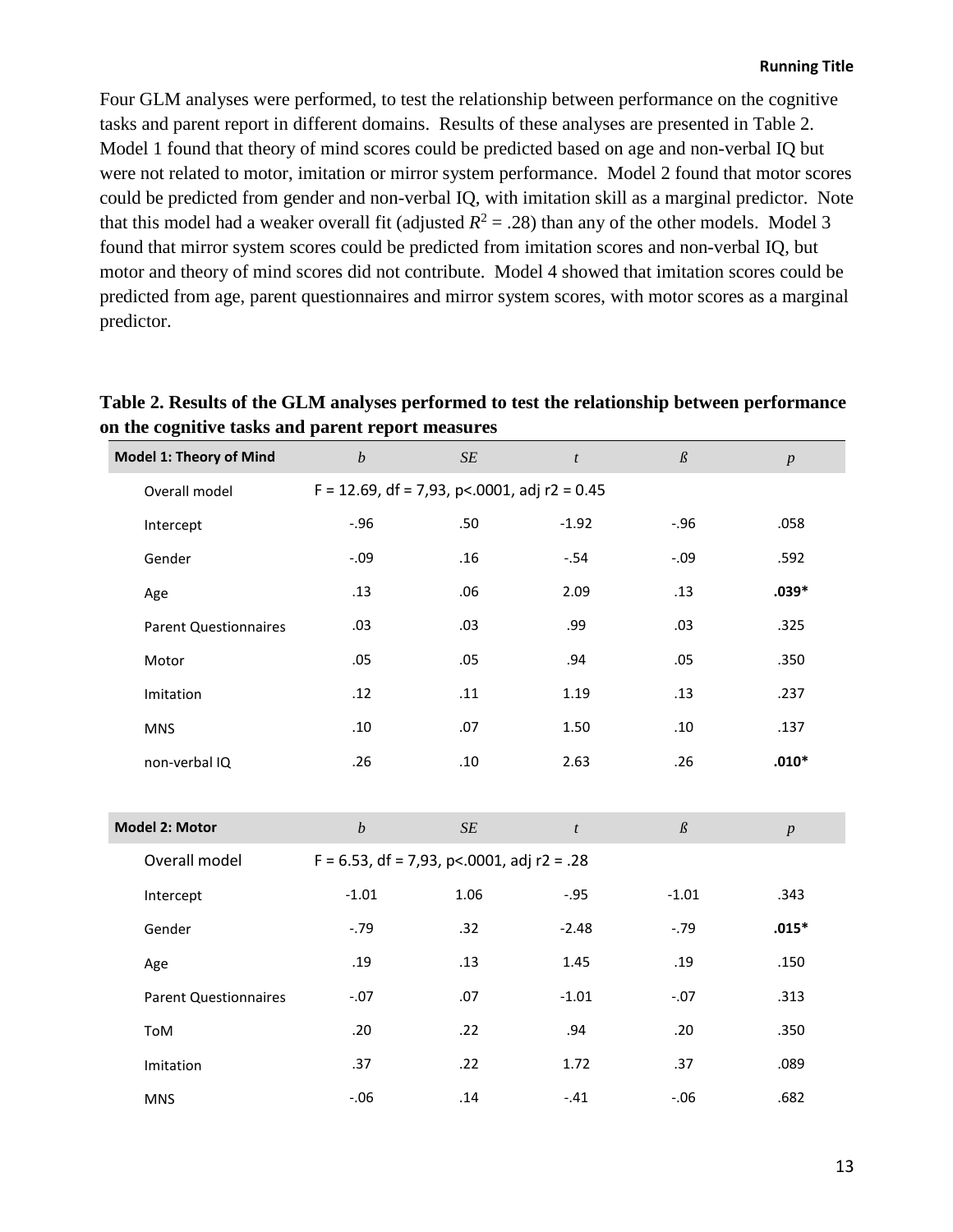| non-verbal IQ                | .41                                    | .21                                         | 1.99             | .42                                                                                                                              | $.049*$          |  |  |  |
|------------------------------|----------------------------------------|---------------------------------------------|------------------|----------------------------------------------------------------------------------------------------------------------------------|------------------|--|--|--|
| <b>Model 3: Mirroring</b>    | $\boldsymbol{b}$                       | $\cal SE$                                   | $\boldsymbol{t}$ | $\mathcal{G}% _{M_{1},M_{2}}^{\alpha,\beta}(\mathcal{M}_{M_{1},M_{2}}^{\alpha,\beta}(\mathcal{M}_{M_{1},M_{2}}^{\alpha,\beta}))$ | $\boldsymbol{p}$ |  |  |  |
| Overall model                |                                        | F=13.76, df = 7,93, p <. 0001, adj r2 = .47 |                  |                                                                                                                                  |                  |  |  |  |
| Intercept                    | $-1.21$                                | .79                                         | $-1.52$          | $-1.21$                                                                                                                          | .132             |  |  |  |
| Gender                       | .01                                    | .25                                         | .05              | .01                                                                                                                              | .961             |  |  |  |
| Age                          | .15                                    | .10                                         | 1.56             | .15                                                                                                                              | .122             |  |  |  |
| <b>Parent Questionnaires</b> | .05                                    | .05                                         | .94              | .05                                                                                                                              | .352             |  |  |  |
| ToM                          | .24                                    | .16                                         | 1.50             | .24                                                                                                                              | .137             |  |  |  |
| Motor                        | $-.03$                                 | .08                                         | $-.41$           | $-.03$                                                                                                                           | .682             |  |  |  |
| Imitation                    | .48                                    | .16                                         | 3.02             | .48                                                                                                                              | $.003**$         |  |  |  |
| non-verbal IQ                | .41                                    | .16                                         | 2.62             | .41                                                                                                                              | $.010*$          |  |  |  |
|                              |                                        |                                             |                  |                                                                                                                                  |                  |  |  |  |
| <b>Model 4: Imitation</b>    | $\boldsymbol{b}$                       | $\cal SE$                                   | $\boldsymbol{t}$ | $\mathcal{G}% _{M_{1},M_{2}}^{\alpha,\beta}(\mathcal{M}_{M_{1},M_{2}}^{\alpha,\beta}(\mathcal{M}_{M_{1},M_{2}}^{\alpha,\beta}))$ | $\boldsymbol{p}$ |  |  |  |
| Overall model                | F=13.49, df=7,93, p<0.0001, adj r2=.47 |                                             |                  |                                                                                                                                  |                  |  |  |  |
| Intercept                    | $-1.67$                                | .47                                         | $-3.56$          | $-1.67$                                                                                                                          | .001             |  |  |  |
| Gender                       | .24                                    | .15                                         | 1.55             | .24                                                                                                                              | .125             |  |  |  |
| Age                          | .19                                    | .06                                         | 3.34             | .19                                                                                                                              | $.001**$         |  |  |  |
| <b>Parent Questionnaires</b> | .07                                    | .03                                         | 2.18             | .07                                                                                                                              | $.032*$          |  |  |  |
| ToM                          | .12                                    | .10                                         | 1.19             | .12                                                                                                                              | .237             |  |  |  |
| Motor                        | .08                                    | .05                                         | 1.72             | .08                                                                                                                              | .089             |  |  |  |
| <b>MNS</b>                   | .19                                    | .06                                         | 3.02             | .19                                                                                                                              | $.003**$         |  |  |  |
| non-verbal IQ                | $-.10$                                 | .10                                         | $-1.00$          | $-.10$                                                                                                                           | .318             |  |  |  |

Overall, the correlation analysis and the GLM models provide a consistent picture. Imitation and mirror system performance are related to each other, and are weakly linked to motor skill. Theory of mind scores are linked to nvIQ but not to any of the motor scores. To summarize these results, we illustrate the factors which reliably predict performance in each of the four cognitive domains in Figure 2.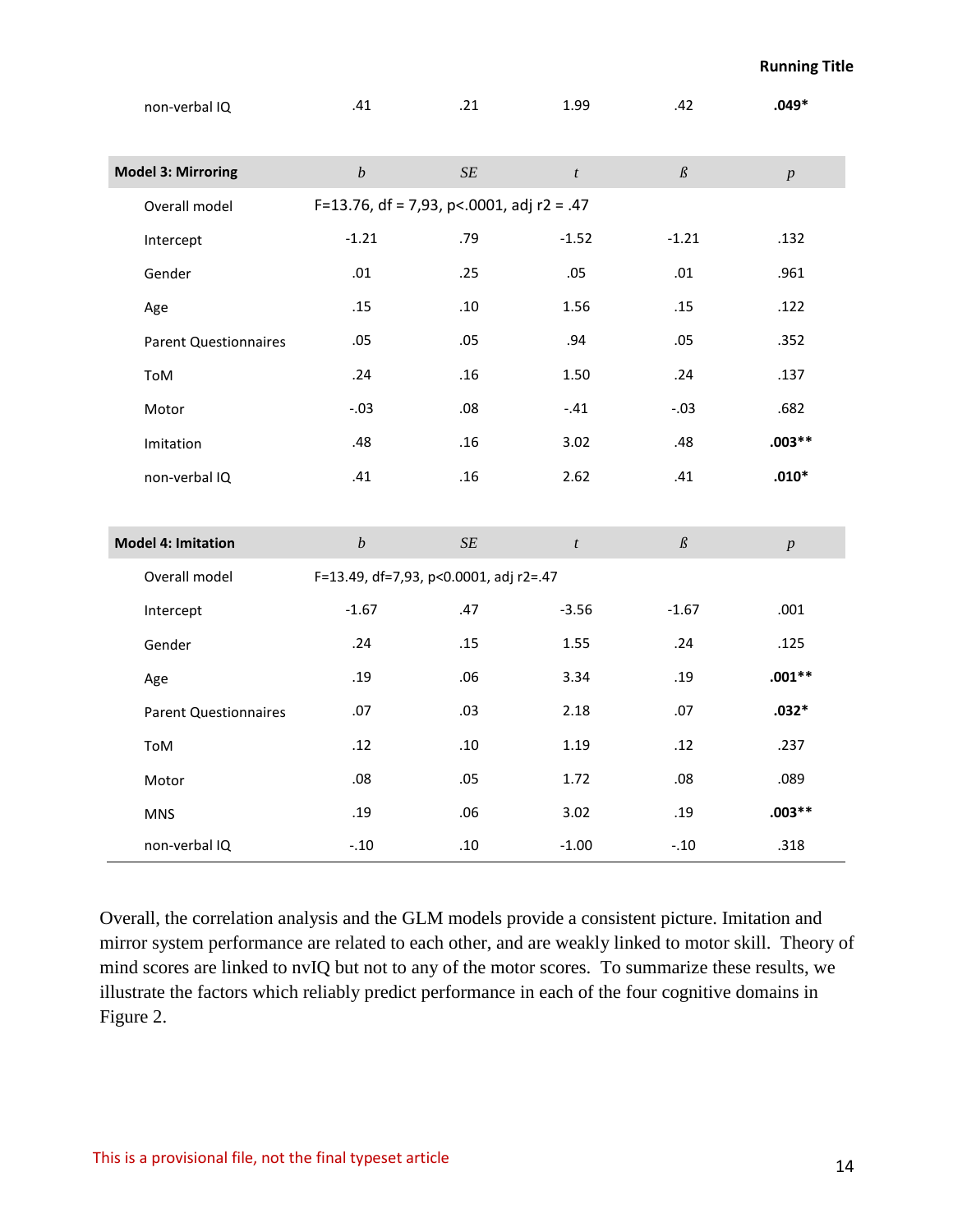#### **Running Title**



Figure 2: Summary of significant effects found. The four cognitive domains are listed across the centre. Each solid arrow indicates a factor which predicted performance in that cognitive domain. Each dashed arrow indicates a marginally significant predictor.

## **3.3. Further exploratory analyses**

We performed several exploratory analyses to check the robustness of our results. First, we implemented the four GLM models on the data from the 76 children for whom there was no parental report of any developmental concerns. Results for the ToM model showed that parent report scores were a reliable predictor of performance  $(p = .039)$  but no other predictors were significant. Results for the Motor model showed that gender ( $p = .034$ ) and nvIQ ( $p = .026$ ) were reliable predictors, replicating the pattern found in the full sample. Results for the mirroring model showed that imitation ( $p = .0049$ ) and nvIQ ( $p = .027$ ) were reliable predictors, replicating the pattern found in the full sample. Results for the Imitation model showed that age  $(p = .034)$ , parent reports  $(p = .028)$  and Mirroring  $(p = .0049)$  were reliable predictors, replicating the pattern found in the full sample. Thus, the analysis of data from only children with no developmental concerns gave a very similar pattern to the full data sample, with no indication of stronger relationships between cognitive domains in this more homogenous sample.

Second, we split the data into three sub-samples by age: a young group of 33 children aged  $4.8 - 6.7$ years; a mid-aged group of 33 children aged 6.8 to 9 years and an old group of 34 children aged 9- 11.5 years. We implemented the GLM models on data from each sub-sample separately. In these 12 GLMs, the only predictors meeting the  $p < .05$  threshold were: in the young group, nvIO predicts mirroring performance; in the mid-aged group, Mirroring, Imitation and Motor performance were all reliable predictors of each other; in the old group, Ravens predicted motor performance and age predicted mirroring performance. There were no indications of strong relationships between the specific cognitive domains that differ from our main report in these subsamples, though we note that these analyses are likely to be underpowered.

Third, we aimed to examine each cognitive domain without confounding effects of age and IQ. To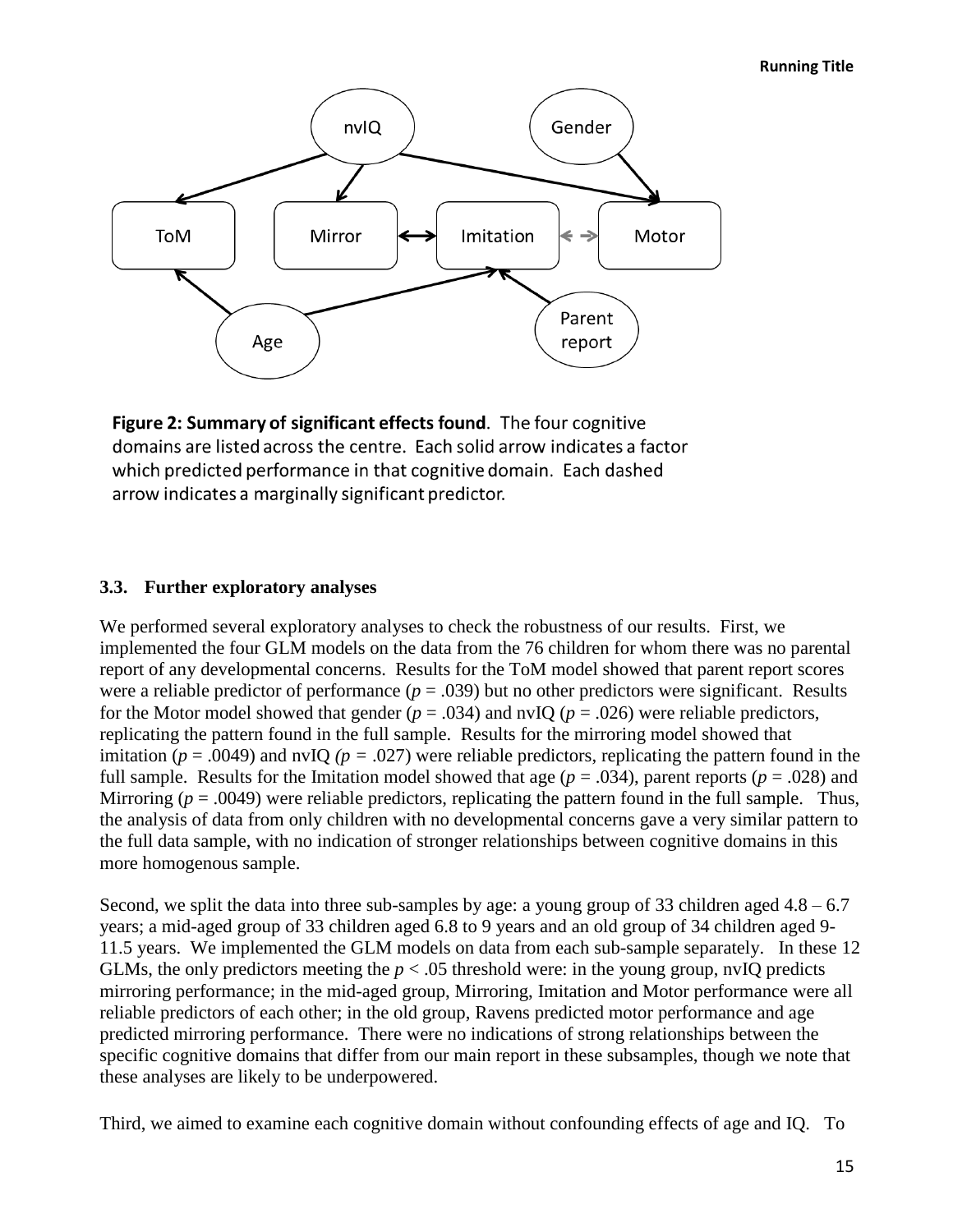do this, we modelled performance in each of the four cognitive domains separately as a function of age, nonverbal IQ and gender. We took the residuals from each model as measures of each child's domain performance without any age, gender or IQ effects. We took the residuals of all four models and examined the pattern of correlations between them. This gives insight into the relationship between different cognitive domains across the full sample of 101 children but without any confounding effects of age or IQ. Correlations in this model were given in Table 3. The only correlation which survives an appropriate correction for multiple comparisons ( $p < .005$ ) is the correlation between imitation and mirroring, a result also found in our primary analysis.

| Table 5. Results Of the residuals correlation |      |              |                  |            |               |  |
|-----------------------------------------------|------|--------------|------------------|------------|---------------|--|
|                                               | ToM  | <b>Motor</b> | <b>Imitation</b> | <b>MNS</b> | parent report |  |
| ToM                                           |      | 0.12         | 0.23             | 0.23       | 0.16          |  |
| <b>Motor</b>                                  | .248 |              | 0.17             | 0.03       | $-0.04$       |  |
| <b>Imitation</b>                              | .019 | .089         |                  | 0.36       | 0.26          |  |
| <b>MNS</b>                                    | .020 | .802         | .000             |            | 0.19          |  |
| parent report                                 | .117 | .661         | .009             | .054       |               |  |

**Table 3. Results of the residuals correlation**

*Note.* Upper triangle indicates correlation coefficient, lower triangle indicates *p* values

#### **4. Discussion**

In this study of 101 children, we examined cognitive performance across the motor and social domains. We found that performance on theory of mind tasks was independent of action understanding, imitation and motor skill. However, action understanding and imitation were closely related, and somewhat linked to motor skill. These results have important implications for theories of how different cognitive domains develop and are related to one another.

In the introduction, we set out three possible models for the relationship between social and motor skills. These skills could develop independently, they could be fully integrated or they could be linked via the environment. The present data do not give support to a wholly integrated model (hypothesis 2) such as the action cognition framework set out by Gallese et al. (2009). With that theory comes the testable hypothesis that performance on tasks tapping motor cognition, the mirror neuron system and social cognition will all be necessarily related. In our data, imitation and action understanding were closely linked, and weakly correlated to motor cognition. This supports the claim that the process of understanding another agent's action involves the recruitment of a perception-action network. However, the social abilities measured with theory of mind tasks were independent of mirror and motor skills. This argues against the hypothesis that difficulties in social cognition cascade downstream from impaired motor cognition, or that shared understanding of perception and action contributes to mentalizing. It remains possible that social and motor cognition could be more integrated at earlier stages of development than was considered by the present study and it may be that it becomes increasingly modularized across development or the relationship may differ when different components of motor cognition are considered (e.g., Sabbagh et al., 2010).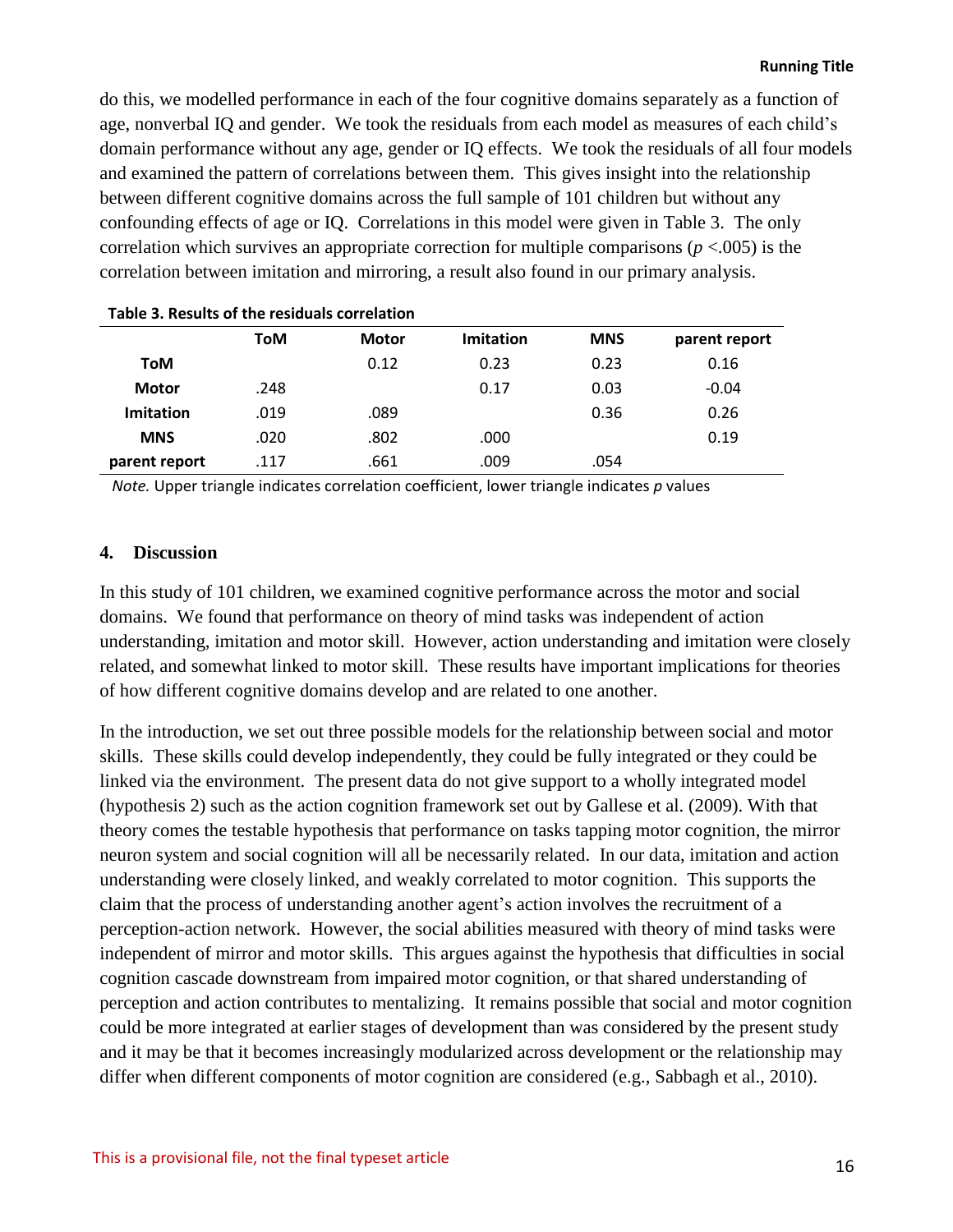In contrast, our data align well with the cognitive task distinctions suggested by adult neuroimaging data and by traditional cognitive theories. In neuroimaging studies, action understanding and imitation engage the same brain systems; partially overlapping with other motor skills, while theory of mind engages different systems. Similarly, in our developmental data, action understanding and imitation are mutually predictive, and have a weak relationship to motor skill.

Our data cannot rule out the possibility that different cognitive domains interact over developmental time, linked by the environment. There is evidence for this in some longitudinal studies. For example, questionnaire data from over 62,000 children as part of a cohort study revealed that motor skill at 18 months predicted communication skills at 3 years (Wang, Lekhal, Aarø, & Schjølberg, 2014). Bart, Hajami and Bar-Haim (2007) found that motor skills in kindergarten predicted study skills and disruptive behavior (but barely predicted social behavior) a year later. Ommundsen, Gundersen, and Mjaavatn (2010) found that motor skill in  $1<sup>st</sup>$  grade predicted social status in  $4<sup>th</sup>$ grade, measured in 80 children. Note that all these studies used self-report or teacher report measures of social behavior, rather than cognitive tests. Thus, it remains unclear if motor cognition can be directly linked to social cognition in a longitudinal fashion.

Our data also cannot rule out the possibility that there are links between performance on specific tasks within different cognitive domains, which does not emerge when performance in each domain is combined as we have done here. For example, Davis et al found that subscores in tests of visual processing and fine manual control were correlated in a group of 4-11 year old children and that this task-level effect drove the link between motor and intelligence domains. It is possible that there are similar relationships between specific tasks in our study, but unfortunately there are too many tasks and not enough participants to implement the PCA or task-level analysis used by Davis et al. It would be interesting to test if specific tasks or specific cognitive sub-components are linked across domains in future work.

# **4.1. Clinical relevance**

The results of the present study have implications for how we understand disorders of both social and motor cognition. For instance, if motor and social skills develop independently of each other, as the data presented here suggest, then it is not clear why there is such a high degree of co-morbidity of autism and developmental coordination disorder. The present study did not test children with a diagnosis of autism or DCD, but some children were undergoing assessments for a variety of developmental concerns. This enabled us to test a larger and more variable sample. However, without participants diagnosed with disorders, it is not possible to know if the same relationships between motor and social skills hold on that sample. It is possible, for example, that motor cognition and theory of mind are closely linked in autism even if they are not linked in a typical sample. It is possible that the relationship is qualitatively different in atypical populations and that cognitive systems may be more interdependent and have increasing cascade effects on each other. Alternatively, it may be that an underlying neurological susceptibility to cognitive delay or deficit may similarly affect abilities that are reasonably unrelated in typical development.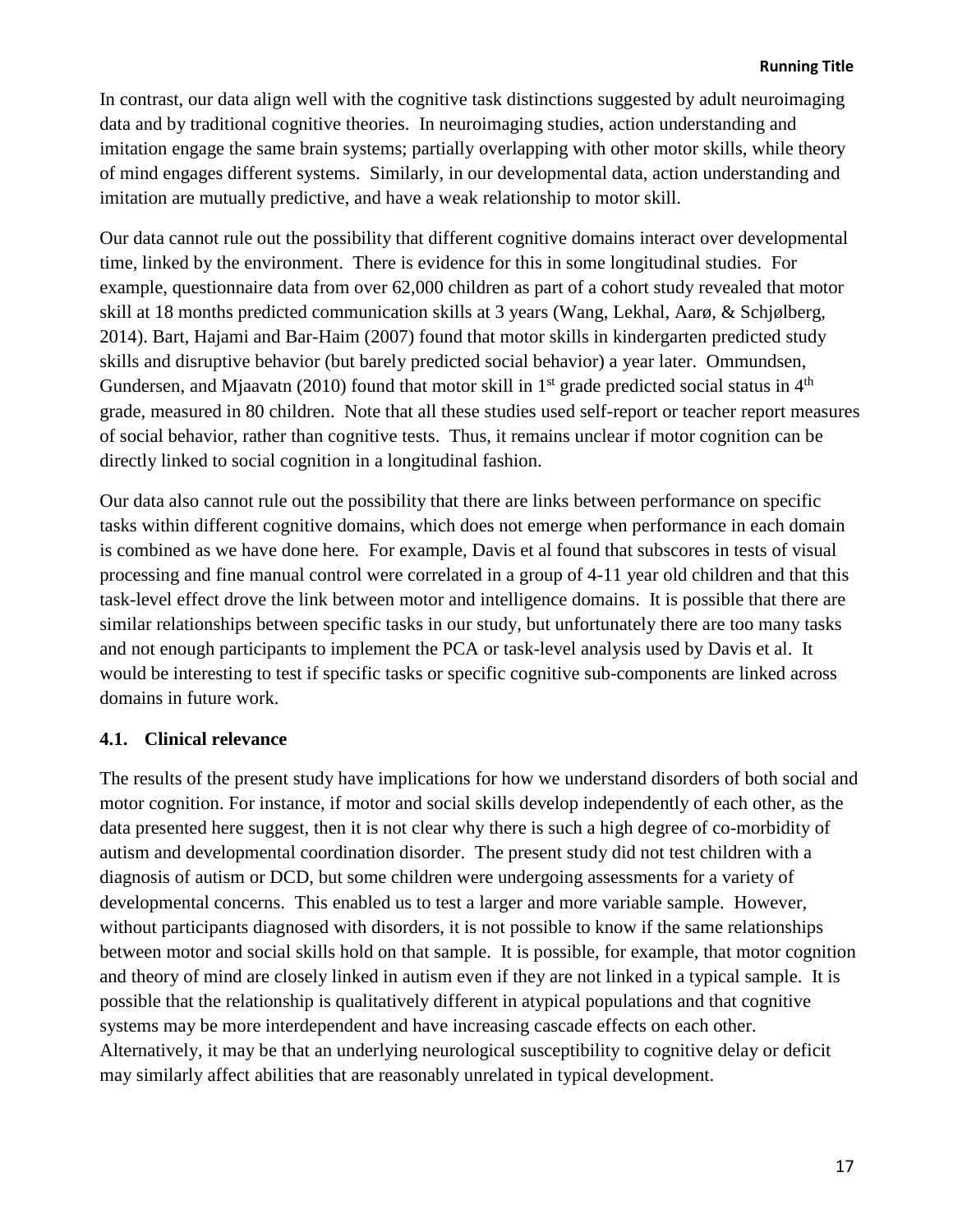The independence between mentalizing ability and motor cognition in this study has implications for the design of interventions for those who are at a social or motoric disadvantage. For example, there have been studies exploring the effects of interventions targeting imitation skill in autism to improve social emotional functioning (Ingersoll, 2012). While Ingersoll found improvements in social emotional functioning when children were followed-up were related to treatment it was not clear that improvements in imitation was the mechanism through which these improvements were manifest.

## **4.2. Strengths and weaknesses**

This study is limited in some ways. Most of our experimental measures were based on previously published work, to ensure robustness. However, our measure of motor sequencing was novel and has not previously been used with children. The sequencing task requires children to complete a series of actions, where the number of switches from one action type to another can vary. Reaction time was measured from video coding which may also have introduced an element of error. Furthermore, the novelty of this task makes it difficult to determine what optimal performance should look like. Some of the measures used produced some ceiling effects and so were not capturing the full variance that exists in the population for these measures. This was particularly the case for the Theory of Mind tasks and despite normalizing the distribution it may be that the distribution of scores would have had greater variance in a younger sample or if more implicit measures of mentalizing were used. Furthermore, the questionnaires used to measure parental reports of a child's behaviors are designed to be used as screening measures for differentiating children who potentially have a clinical diagnosis from those who do not and as such they were not designed to measure ability equally across the entire range of typical social, motor and attentional ability.

There are also several statistical and analysis issues which could affect our conclusions. First, our sampling strategy involved selecting children for cognitive testing who had extreme scores on the parent report measures, in order to maximize the variance in our sample. While none of the children in our sample have a clinically diagnosed developmental disorder, it is possible that this sampling method could bias our results if there are discontinuities between typical and atypical development. The fact that we find similar results when we analyse data only from children with no developmental concerns argues that our sampling method did not introduce strong biases into our analysis. Second, it is possible that performance in different cognitive domains changes non-linearly with age. Our analysis uses only linear models and cannot capture this. Substantially larger sample sizes would be needed to examine nonlinear age effects. Finally, we tested children across a wide age range but did not have enough participants to break down the dataset into smaller, more homogenous groups to test if the relationship between cognitive domains changes over development.

This study did, however, have some areas of strength. First, the large sample offered good statistical power to detect relationships between multiple variables. The results we found are consistent in both our primary GLM analysis, which takes a conservative approach to testing for strong relationships between cognitive domains, and in three further exploratory analyses which tested for these relationships in sub-samples of the data. Second, the present study employed cognitive tasks that were measuring children's abilities in certain domains rather than their parent's perception of their ability relative to normative performance. This is a very important distinction as it allows for a more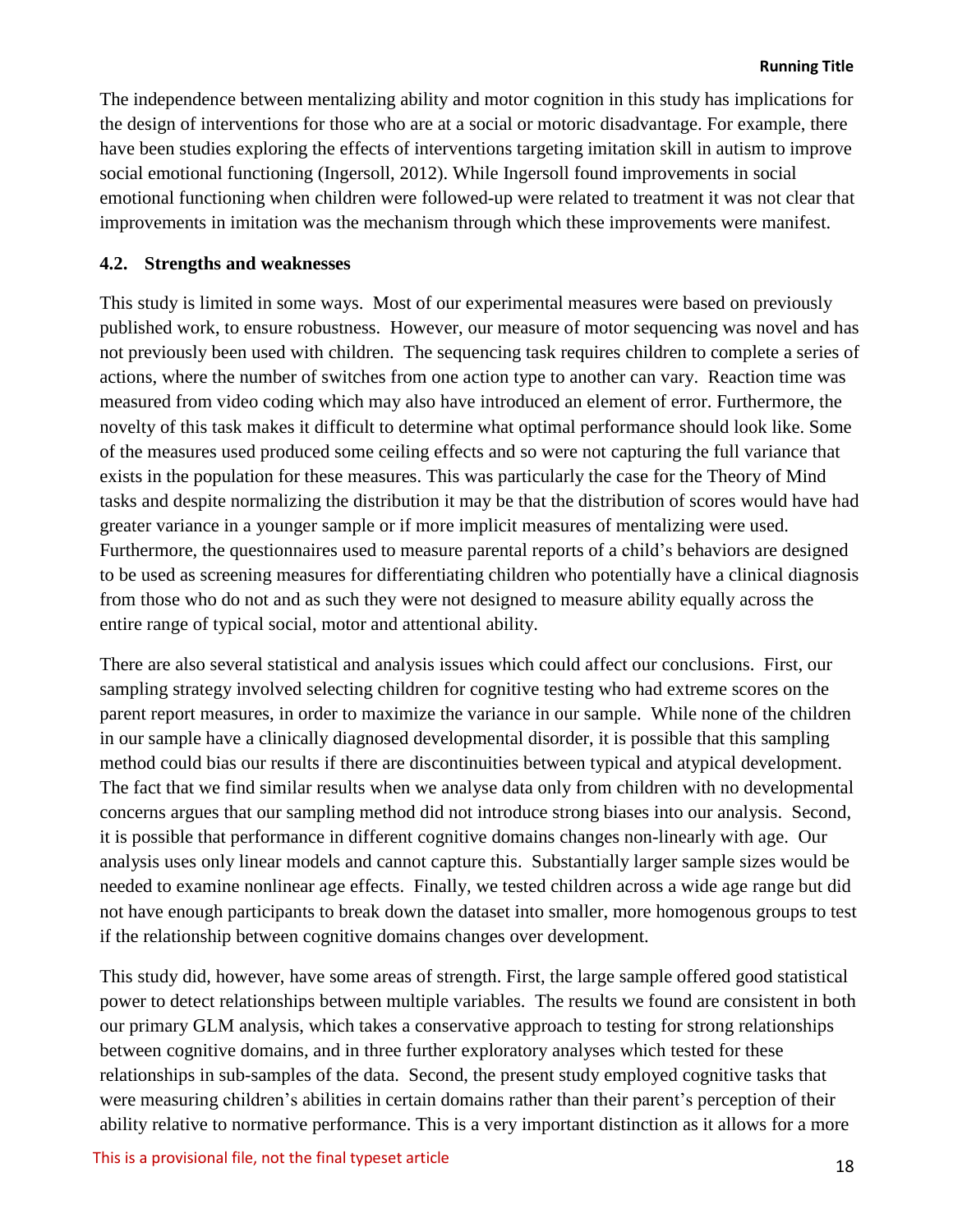fine-grained exploration of the component aspects of cognition that would be too difficult to elicit in questionnaires. The relationship between parent measures in these domains with children's performance on related tasks from the current sample will be explored in more detail elsewhere.

## **4.3. Conclusions**

The data presented in the current study suggest that different domains of social and motor skill, specifically the theory of mind domain and the mirroring domain, are relatively independent in this sample. This argues against a 'single domain hypothesis', but is compatible with an 'independent domains' hypothesis or an 'interactive environment' hypothesis. Longitudinal data will be needed to discriminate and further test these hypotheses, and thus to better understand the ways in which different cognitive processes interact across motor and social development. This is especially the case in developmental disorders when the development of these cognitive capacities may be incommensurate with each other and in turn with the requirements of the environment, leading to functional impairment. Intervention studies should be used to not only address questions of efficacy and effectiveness at improving motor and social proficiency but also in order to test the mechanisms through which social and motor skill develop in concert or autonomously. We suggest that future research should adopt a cognitive approach to the measurement of motor skill, mirror neuron system functioning, and social cognition in clinical and non-clinical control groups in order to test and develop our understanding of the mechanisms of development.

## Acknowledgments

The Waterloo Foundation funded the research presented in this paper. The authors are grateful to the schools and families who participated without whom this research would not have been possible.

## **5. References**

- Adalbjornsson, C. F., Fischman, M. G., & Rudisill, M. E. (2008). The End-State Comfort Effect in Young Children. *Research Quarterly for Exercise and Sport*, *79*(1), 36–41. http://doi.org/10.1080/02701367.2008.10599458
- Baron-Cohen, S., Leslie, A. M., & Frith, U. (1986). Mechanical, behavioural and Intentional understanding of picture stories in autistic children. *British Journal of Developmental Psychology*, *4*(2), 113–125. http://doi.org/10.1111/j.2044-835X.1986.tb01003.x
- Bart, O., Hajami, D., & Bar-Haim, Y. (2007). Predicting school adjustment from motor abilities in kindergarten. *Infant and Child Development*, *16*(6), 597.
- Bhat, A. N., Galloway, J. C., & Landa, R. J. (2012). Relation between early motor delay and later communication delay in infants at risk for autism. *Infant Behavior and Development*, *35*(4), 838–846.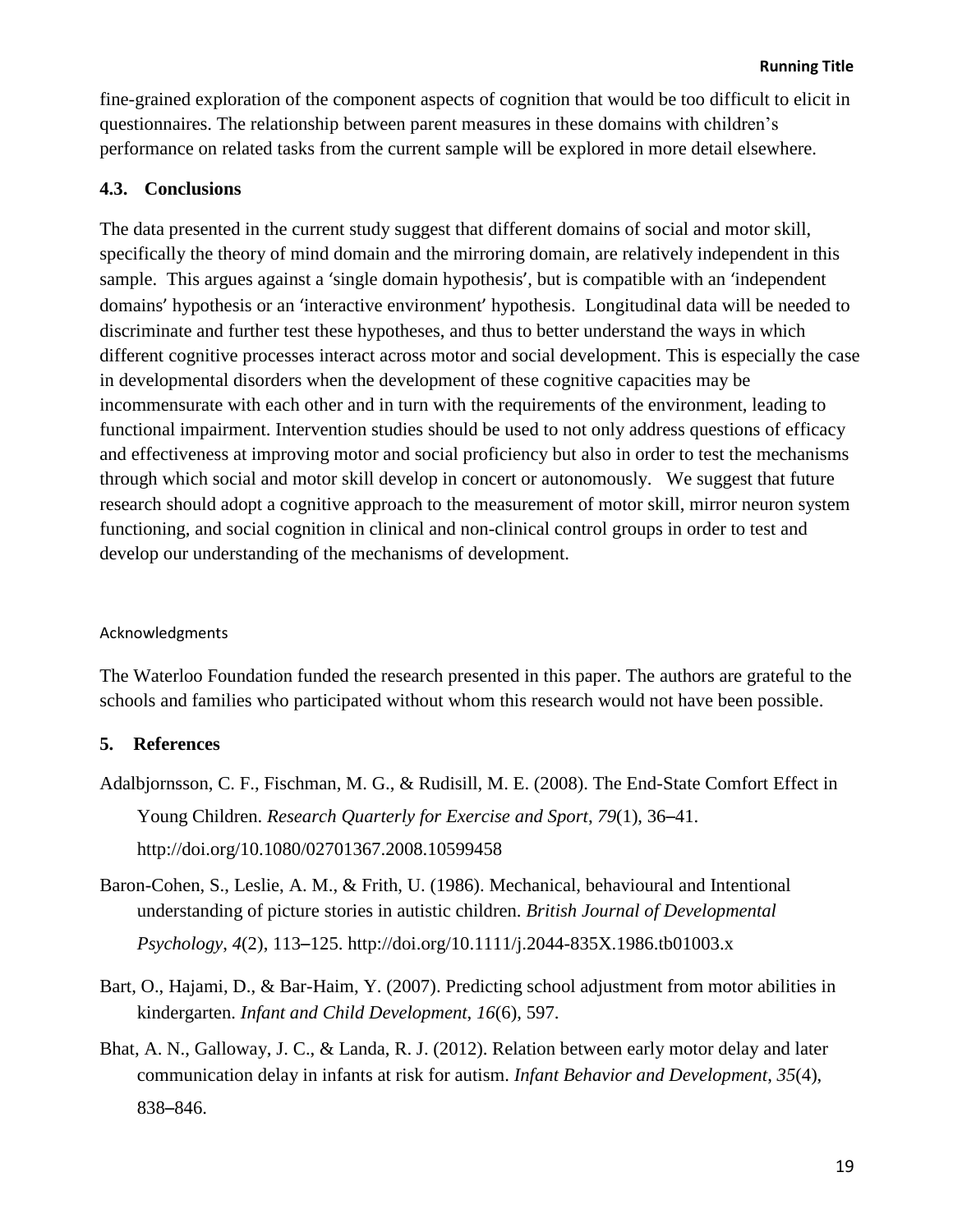- Boria, S., Fabbri-Destro, M., Cattaneo, L., Sparaci, L., Sinigaglia, C., Santelli, E., … Cossu, G. (2009). Intention understanding in autism. *PloS One*, *4*(5), e5596. http://doi.org/10.1371/journal.pone.0005596
- Buccino, G., Vogt, S., Ritzl, A., Fink, G. R., Zilles, K., Freund, H.-J., & Rizzolatti, G. (2004). Neural circuits underlying imitation learning of hand actions: an event-related fMRI study. *Neuron*, *42*(2), 323–334.
- Bushnell, E. W., & Boudreau, J. P. (1993). Motor development and the mind: The potential role of motor abilities as a determinant of aspects of perceptual development. *Child Development*, 1005–1021.
- Calero, C. I., Salles, A., Semelman, M., & Sigman, M. (2013). Age and gender dependent development of Theory of Mind in 6- to 8-years old children. *Frontiers in Human Neuroscience*, *7*, 281. http://doi.org/10.3389/fnhum.2013.00281
- Campos, J. J., Anderson, D. I., Barbu-Roth, M. A., Hubbard, E. M., Hertenstein, M. J., & Witherington, D. (2000). Travel Broadens the Mind. *Infancy*, *1*(2), 149–219. http://doi.org/10.1207/S15327078IN0102\_1
- Cantell, M. H., Smyth, M. M., & Ahonen, T. P. (1994). Clumsiness in adolescence: Educational, motor, and social outcomes of motor delay detected at 5 years. *Adapted Physical Activity Quarterly*, *11*, 115.
- Cashon, C. H., Ha, O.-R., Allen, C. L., & Barna, A. C. (2013). A U-Shaped Relation Between Sitting Ability and Upright Face Processing in Infants. *Child Development*, *84*(3), 802–809. http://doi.org/10.1111/cdev.12024
- Caspers, S., Zilles, K., Laird, A. R., & Eickhoff, S. B. (2010). *ALE meta-analysis of action observation and imitation in the human brain. NeuroImage* (2010/01/09 ed., Vol. 50). Elsevier B.V. http://doi.org/10.1016/j.neuroimage.2009.12.112
- Cattaneo, L., Fabbri-Destro, M., Boria, S., Pieraccini, C., Rizzolatti, G., Monti, A., & Cossu, G. (2007). Impairment of actions chains in autism and its possible role in intention understanding. *Proceedings of the National Academy of Sciences of the United States of America*, *104*(45), 17825–30. http://doi.org/10.1073/pnas.0706273104
- Cohen, R. G., & Rosenbaum, D. A. (2004). Where grasps are made reveals how grasps are planned: generation and recall of motor plans. *Experimental Brain Research*, *157*(4), 486–495.
- Davis, E. E., Pitchford, N. J., & Limback, E. (2011). The interrelation between cognitive and motor development in typically developing children aged 4-11 years is underpinned by visual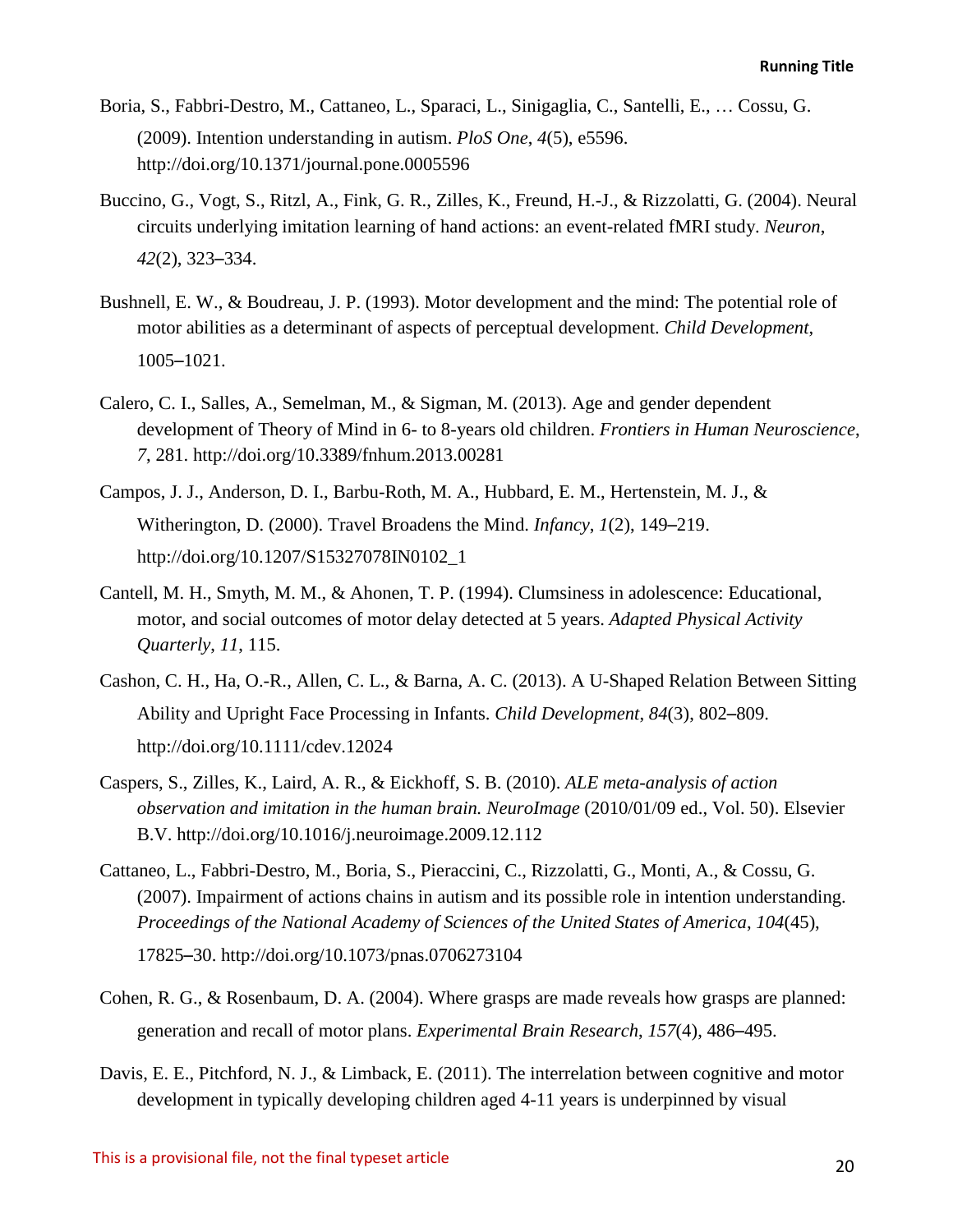processing and fine manual control. *British Journal of Psychology (London, England : 1953)*, *102*(3), 569–84. http://doi.org/10.1111/j.2044-8295.2011.02018.x

- Dowell, L. R., Mahone, E. M., & Mostofsky, S. H. (2009). Associations of postural knowledge and basic motor skill with dyspraxia in autism: implication for abnormalities in distributed connectivity and motor learning. *Neuropsychology*, *23*(5), 563.
- Dumontheil, I., Apperly, I. A., & Blakemore, S. (2010). Online usage of theory of mind continues to develop in late adolescence. *Developmental Science*, *13*(2), 331–338.
- Dyck, M. J., Hay, D., Anderson, M., Smith, L. M., Piek, J., & Hallmayer, J. (2004). Is the discrepancy criterion for defining developmental disorders valid?, *5*, 979–995.
- Dziuk, M. a, Gidley Larson, J. C., Apostu, A, Mahone, E. M., Denckla, M. B., & Mostofsky, S. H. (2007). Dyspraxia in autism: association with motor, social, and communicative deficits. *Developmental Medicine and Child Neurology*, *49*(10), 734–9. http://doi.org/10.1111/j.1469- 8749.2007.00734.x
- Edwards, L. A. (2014). A Meta-Analysis of Imitation Abilities in Individuals With Autism Spectrum Disorders. *Autism Research*, (May), n/a–n/a. http://doi.org/10.1002/aur.1379
- Flanagan, J. E., Landa, R., Bhat, A., & Bauman, M. (2012). Head lag in infants at risk for autism: a preliminary study. *American Journal of Occupational Therapy*, *66*(5), 577–585.
- Frith, U., & Frith, C. D. (2003). Development and neurophysiology of mentalizing. *Philosophical Transactions of the Royal Society of London. Series B, Biological Sciences*, *358*(1431), 459–73. http://doi.org/10.1098/rstb.2002.1218
- Gallese, V., Keysers, C., & Rizzolatti, G. (2004). A unifying view of the basis of social cognition. *Trends in Cognitive Sciences*, *8*(9), 396–403. http://doi.org/10.1016/j.tics.2004.07.002
- Gallese, V., Rochat, M., Cossu, G., & Sinigaglia, C. (2009). Motor cognition and its role in the phylogeny and ontogeny of action understanding. *Developmental Psychology*, *45*(1), 103–113.

Gazzaniga, M. S. (2004). *The cognitive neurosciences*. MIT press.

Gidley Larson, J. C., Bastian, A. J., Donchin, O., Shadmehr, R., Mostofsky, S. H., Larson, J. C. G., & Bastian, Ã. A. J. (2008). Acquisition of internal models of motor tasks in children with autism. *Brain : A Journal of Neurology*, *131*(Pt 11), 2894–903. http://doi.org/10.1093/brain/awn226

Gratch, G. (1964). Response alternation in children: A developmental study of orientations to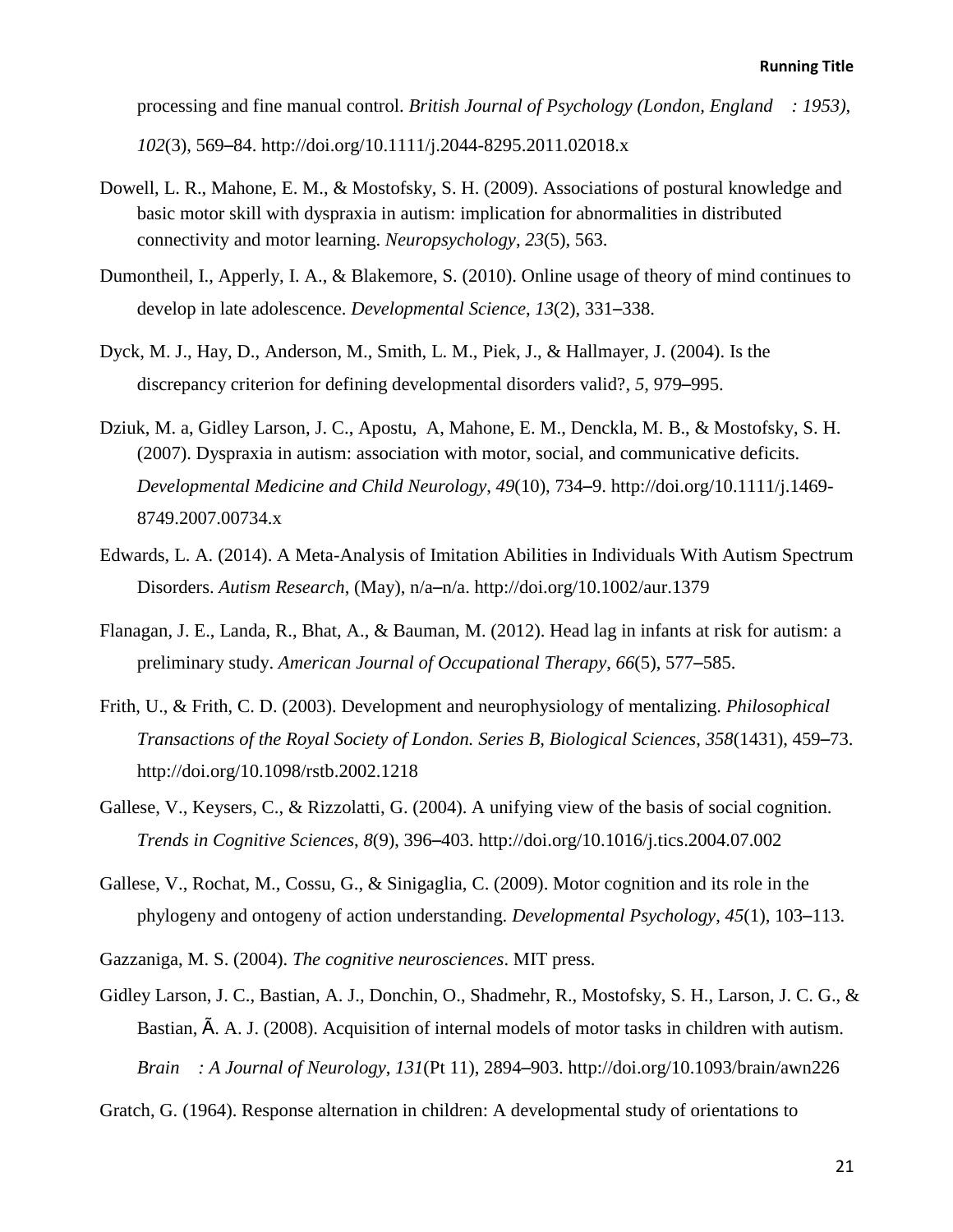uncertainty. *Human Development*, *7*(1), 49–60.

- Green, D., Charman, T., Pickles, A., Chandler, S., Loucas, T., Simonoff, E., & Baird, G. (2009). Impairment in movement skills of children with autistic spectrum disorders. *Developmental Medicine and Child Neurology*, *51*(4), 311–6. http://doi.org/10.1111/j.1469-8749.2008.03242.x
- Hamilton, A. F. de C. (2008). Emulation and mimicry for social interaction: a theoretical approach to imitation in autism. *Quarterly Journal of Experimental Psychology (2006)*, *61*(1), 101–15. http://doi.org/10.1080/17470210701508798
- Hamilton, A. F. de C. (2009). Research review: Goals, intentions and mental states: Challenges for theories of autism. *Journal of Child Psychology and Psychiatry*, *50*(8), 881–892.
- Hamilton, A. F. de C., Brindley, R. M., & Frith, U. (2007). Imitation and action understanding in autistic spectrum disorders: how valid is the hypothesis of a deficit in the mirror neuron system? *Neuropsychologia*, *45*(8), 1859–68. http://doi.org/10.1016/j.neuropsychologia.2006.11.022
- Harrington, D. L., & Haaland, K. Y. (1992). Motor sequencing with left hemisphere damage. *Brain*, *115*, 857–874.
- Hilton, C. ., Wente, L., LaVesser, P., Ito, M., Reed, C., & Herzberg, G. (2007). Relationship between motor skill impairment and severity in children with Asperger syndrome. *Research in Autism Spectrum Disorders*, *1*(4), 339–349. http://doi.org/10.1016/j.rasd.2006.12.003
- Hilton, C. L., Zhang, Y., Whilte, M. R., Klohr, C. L., & Constantino, J. (2012). Motor impairment in sibling pairs concordant and discordant for autism spectrum disorders. *Autism*, *16*(4), 430–441. http://doi.org/10.1177/1362361311423018
- Hughes, C. (1996). Control of action and thought: normal development and dysfunction in autism: a research note. *Journal of Child Psychology and Psychiatry, and Allied Disciplines*, *37*(2), 229– 36.
- Iacoboni, M., Molnar-Szakacs, I., Gallese, V., Buccino, G., Mazziotta, J. C., & Rizzolatti, G. (2005). Grasping the Intentions of Others with One's Own Mirror Neuron System. *PLoS Biol*, *3*(3), e79. Retrieved from http://dx.doi.org/10.1371%2Fjournal.pbio.0030079
- ILO. (2012). *International Standard Classification of Occupations 2008 (ISCO-08): Structure, group definitions and correspondence tables*. Geneva: ILO.
- Ingersoll, B. (2012). Brief Report: Effect of a Focused Imitation Intervention on Social Functioning in Children with Autism. *Journal of Autism and Developmental Disorders*, *42*(8), 1768–1773.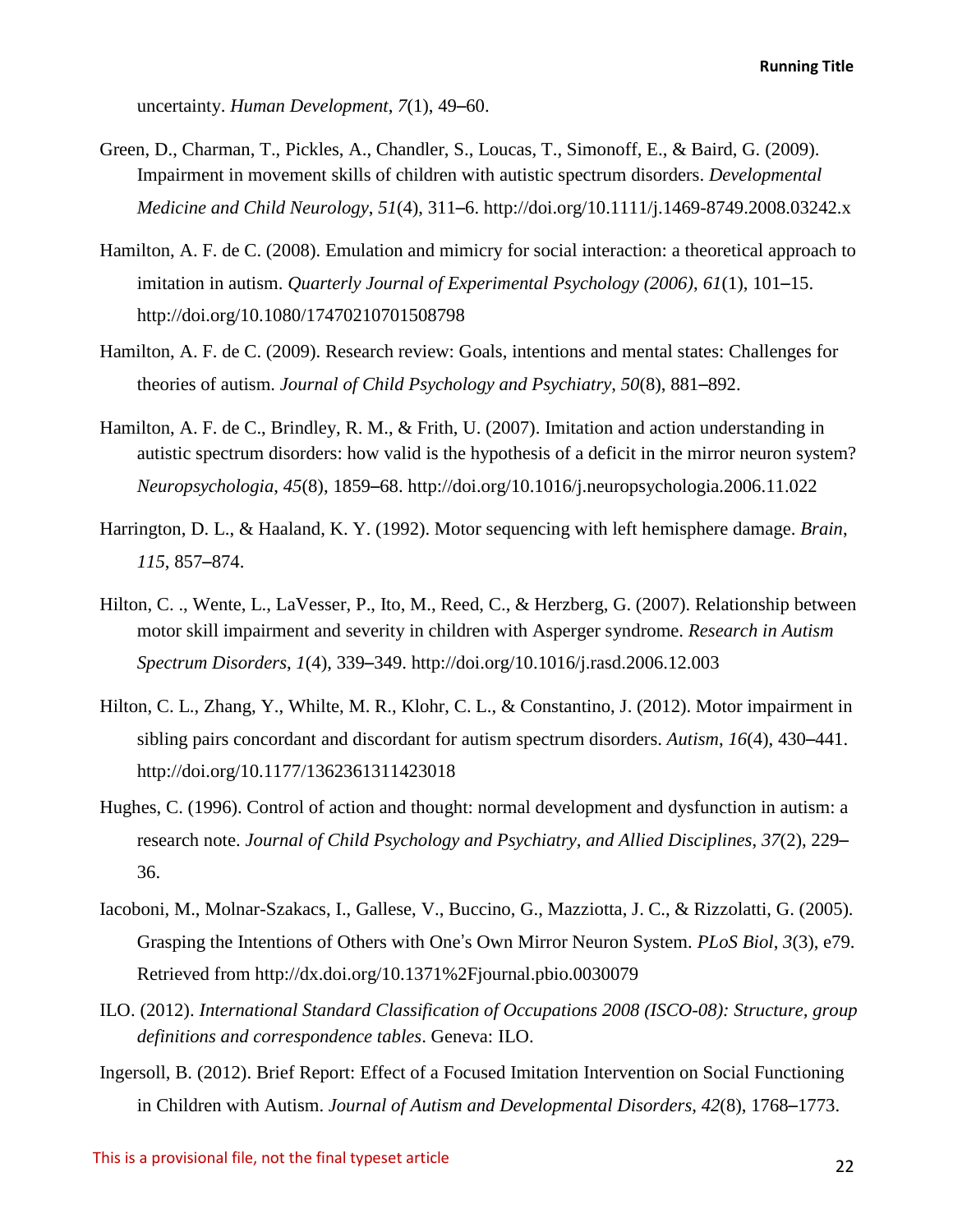http://doi.org/10.1007/s10803-011-1423-6

- Iverson, J. M. (2010). Developing language in a developing body: the relationship between motor development and language development. *Journal of Child Language*, *37*(2), 229–61. http://doi.org/10.1017/S0305000909990432
- Jones, S. S. (2009). The development of imitation in infancy. *Philosophical Transactions of the Royal Society of London B: Biological Sciences*, *364*(1528), 2325–2335. Retrieved from http://rstb.royalsocietypublishing.org/content/364/1528/2325.abstract
- Karasik, L. B., Tamis-LeMonda, C. S., & Adolph, K. E. (2011). Transition from crawling to walking and infants' actions with objects and people. *Child Development*, *82*(4), 1199–209. http://doi.org/10.1111/j.1467-8624.2011.01595.x
- Kennedy-Behr, A., Rodger, S., & Mickan, S. (2011). Physical and social play of preschool children with and without coordination difficulties: preliminary findings. *The British Journal of Occupational Therapy*, *74*(7), 348–354. http://doi.org/10.4276/030802211X13099513661199
- Leonard, H. C., Elsabbagh, M., Hill, E. L., & The BASIS team. (2014). Early and persistent motor difficulties in infants at-risk of developing autism spectrum disorder: A prospective study. *European Journal of Developmental Psychology*, *11*(1), 18–35. http://doi.org/10.1080/17405629.2013.801626
- Libertus, K., & Needham, A. (2011). Reaching experience increases face preference in 3-month-old infants. *Developmental Science*, *14*(6), 1355–1364. http://doi.org/10.1111/j.1467- 7687.2011.01084.x
- Libertus, K., Sheperd, K. A., Ross, S. W., & Landa, R. J. (2014). Limited Fine Motor and Grasping Skills in 6-Month-Old Infants at High Risk for Autism. *Child Development*, *85*(6), 2218–2231. http://doi.org/10.1111/cdev.12262
- McClelland, J. L. (2010). Emergence in cognitive science. *Topics in Cognitive Science*, *2*(4), 751– 770.
- Middleton, F. A., & Strick, P. L. (2000). Basal ganglia and cerebellar loops: motor and cognitive circuits. *Brain Research Reviews*, *31*(2), 236–250.
- Mostofsky, S. H., Bunoski, R., Morton, S. M., Goldberg, M. C., & Bastian, A. J. (2004). Children with Autism Adapt Normally during a Catching Task Requiring the Cerebellum. *Neurocase*, *10*(1), 60–64. http://doi.org/10.1080/13554790490960503

Mozaz, M., Gonzalez Rothi, L. J., Anderson, J. M., Crucian, G. P., & Heilman, K. M. (2002).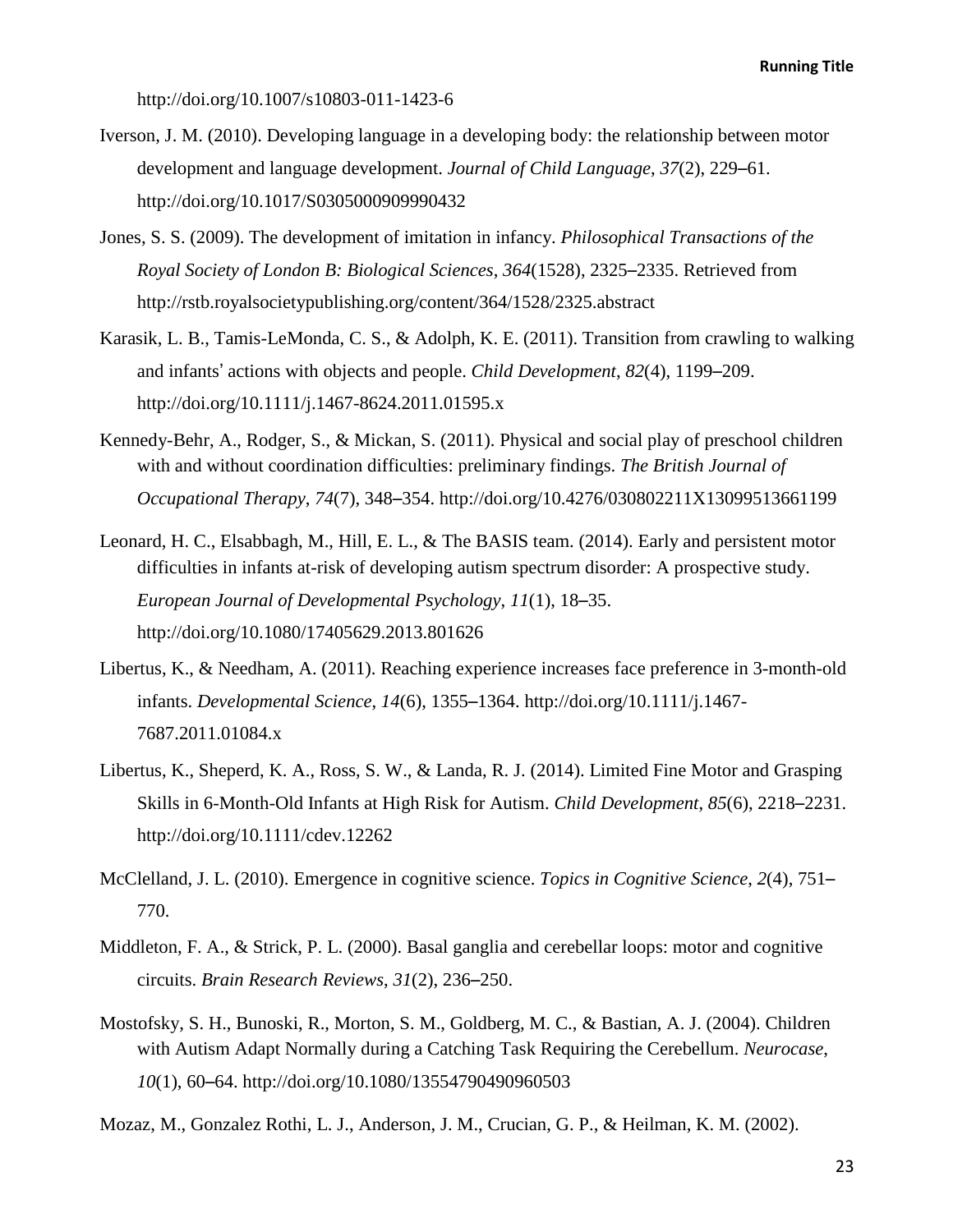Postural knowledge of transitive pantomimes and intransitive gestures. *Journal of the International Neuropsychological Society*.

- Ommundsen, Y., Gundersen, K. A., & Mjaavatn, P. E. (2010). Fourth Graders' Social Standing with Peers: A Prospective Study on the Role of First Grade Physical Activity, Weight Status, and Motor Proficiency. *Scandinavian Journal of Educational Research*, *54*(4), 377–394. http://doi.org/10.1080/00313831.2010.493344
- Pascolo, P. B., & Cattarinussi, a. (2012). On the relationship between mouth opening and "broken mirror neurons" in autistic individuals. *Journal of Electromyography and Kinesiology : Official Journal of the International Society of Electrophysiological Kinesiology*, *22*(1), 98–102. http://doi.org/10.1016/j.jelekin.2011.07.009
- Perner, J. (1991). *Understanding the representational mind. Learning, development, and conceptual change.*
- Raven, J. ., Raven, J. ., & Court, J. . (1998). *Coloured Progressive Matrices*. Oxford: Oxford Univ Press.
- Rizzolatti, G., & Craighero, L. (2004). THE MIRROR-NEURON SYSTEM. *Annual Review of Neuroscience*, *27*(1), 169–192. http://doi.org/10.1146/annurev.neuro.27.070203.144230
- Rizzolatti, G., Fabbri-destro, M., & Cattaneo, L. (2009). Mirror neurons and their clinical relevance. *Nat. Clin. Pract. Neurol.*, *5*, 24–34.
- Rosenbaum, D. A., Marchak, F., Barnes, H. J., Vaughan, J., Slotta, J. D., & Jorgensen, M. J. (1990). Constraints for action selection: Overhand versus underhand grips. In M. Jeannerod (Ed.), *Attention and Performance 13: Motor representation and control* (pp. 321–342). Lawrence Erlbaum Associates, Inc., NJ, USA.
- Rosenbaum, D., Cohen, R., Meulenbroek, R. J., & Vaughan, J. (2006). Plans for Grasping Objects. In M. Latash & F. Lestienne (Eds.), *Motor Control and Learning SE - 2* (pp. 9–25). Springer US. http://doi.org/10.1007/0-387-28287-4\_2
- Sabbagh, M. A., Hopkins, S. F. R., Benson, J. E., & Flanagan, J. R. (2010). Conceptual change and preschoolers' theory of mind: evidence from load-force adaptation. *Neural Networks : The Official Journal of the International Neural Network Society*, *23*(8-9), 1043–50. http://doi.org/10.1016/j.neunet.2010.08.007

Staples, K., & Reid, G. (2010). Fundamental Movement Skills and Autism Spectrum Disorders.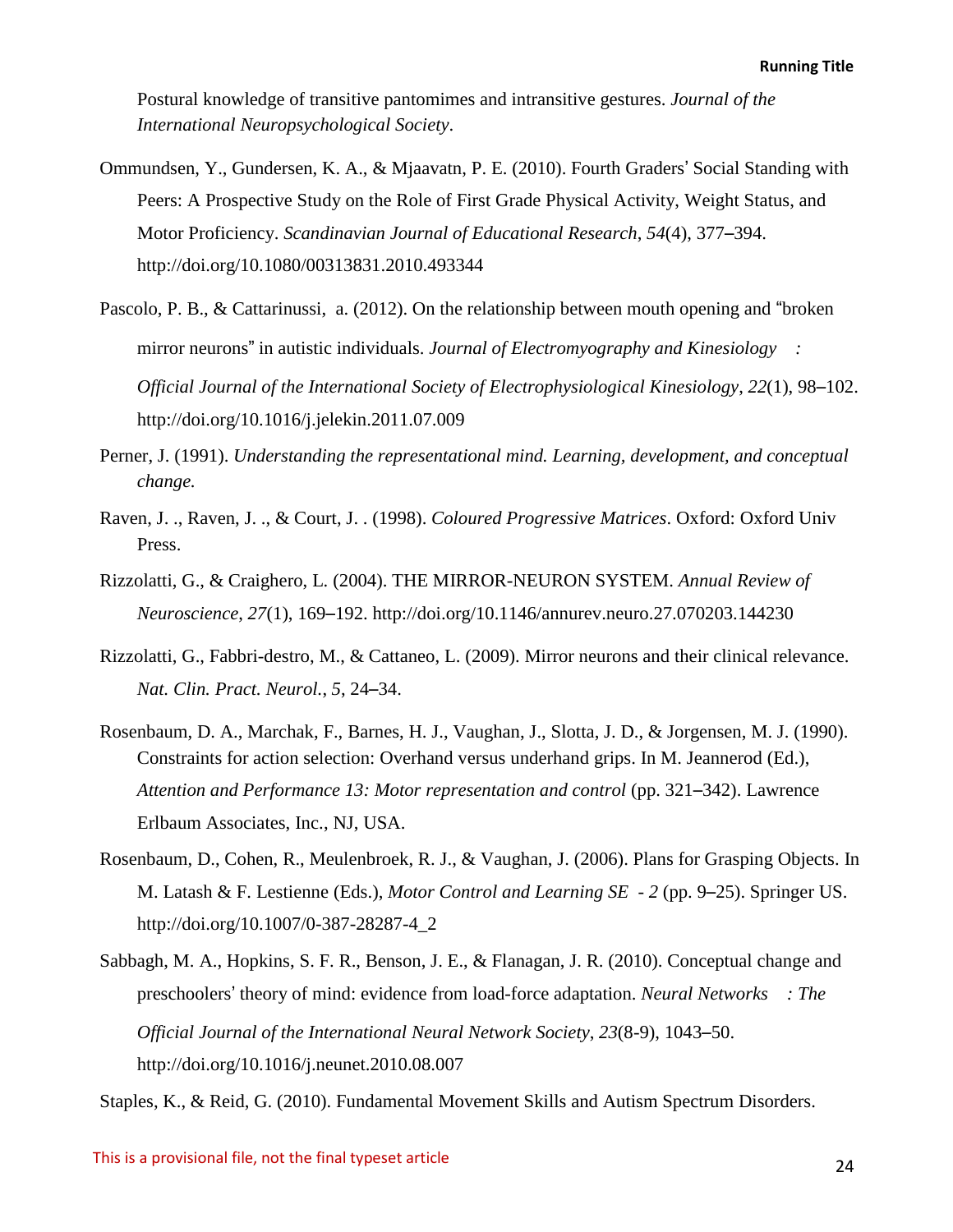*Journal of Autism and Developmental Disorders*, *40*(2), 209–217. http://doi.org/10.1007/s10803-009-0854-9

- Stewart, H. J., McIntosh, R. D., & Williams, J. H. G. (2013). A Specific Deficit of Imitation in Autism Spectrum Disorder. *Autism Research*, *6*(6), 522–530. http://doi.org/10.1002/aur.1312
- Stöckel, T., Hughes, C. M. L., & Schack, T. (2012). Representation of grasp postures and anticipatory motor planning in children. *Psychological Research*, *76*(6), 768–776.
- Sugden, D. A. (2007). *Ecological intervention for children with movement difficulties: Movement ABC-2*. Harcourt Assessment/Pearson Assessment. Retrieved from https://books.google.co.uk/books?id=TRubXwAACAAJ
- Tunik, E., Rice, N. J., Hamilton, A., & Grafton, S. T. (2007). Beyond grasping: representation of action in human anterior intraparietal sulcus. *Neuroimage*, *36*, T77–T86.
- van der Fels, I. M. J., Te Wierike, S. C. M., Hartman, E., Elferink-Gemser, M. T., Smith, J., & Visscher, C. (2014). The relationship between motor skills and cognitive skills in 4-16 year old typically developing children: A systematic review. *Journal of Science and Medicine in Sport / Sports Medicine Australia*. http://doi.org/10.1016/j.jsams.2014.09.007
- van Swieten, L. M., van Bergen, E., Williams, J. H. G., Wilson, A. D., Plumb, M. S., Kent, S. W., & Mon-Williams, M. a. (2010). A test of motor (not executive) planning in developmental coordination disorder and autism. *Journal of Experimental Psychology. Human Perception and Performance*, *36*(2), 493–9. http://doi.org/10.1037/a0017177
- Vanvuchelen, M., Roeyers, H., & De Weerdt, W. (2007). Nature of motor imitation problems in school-aged boys with autism: A motor or a cognitive problem? . *Autism* , *11* (3 ), 225–240. http://doi.org/10.1177/1362361307076846
- Vivanti, G. (2015). The Importance of Distinguishing Propensity Versus Ability to Imitate in ASD Research and Early Detection. *Journal of Autism and Developmental Disorders*, *45*(4), 1119– 1120. http://doi.org/10.1007/s10803-014-2254-z
- Wang, M. V, Lekhal, R., Aarø, L. E., & Schjølberg, S. (2014). Co-occurring development of early childhood communication and motor skills: results from a population-based longitudinal study. *Child: Care, Health and Development*, *40*(1), 77–84. http://doi.org/10.1111/cch.12003
- Wassenberg, R., Feron, F. J. M., Kessels, A. G. H., Hendriksen, J. G. M., Kalff, A. C., Kroes, M., … Vles, J. S. H. (2005). Relation between cognitive and motor performance in 5- to 6-year-old